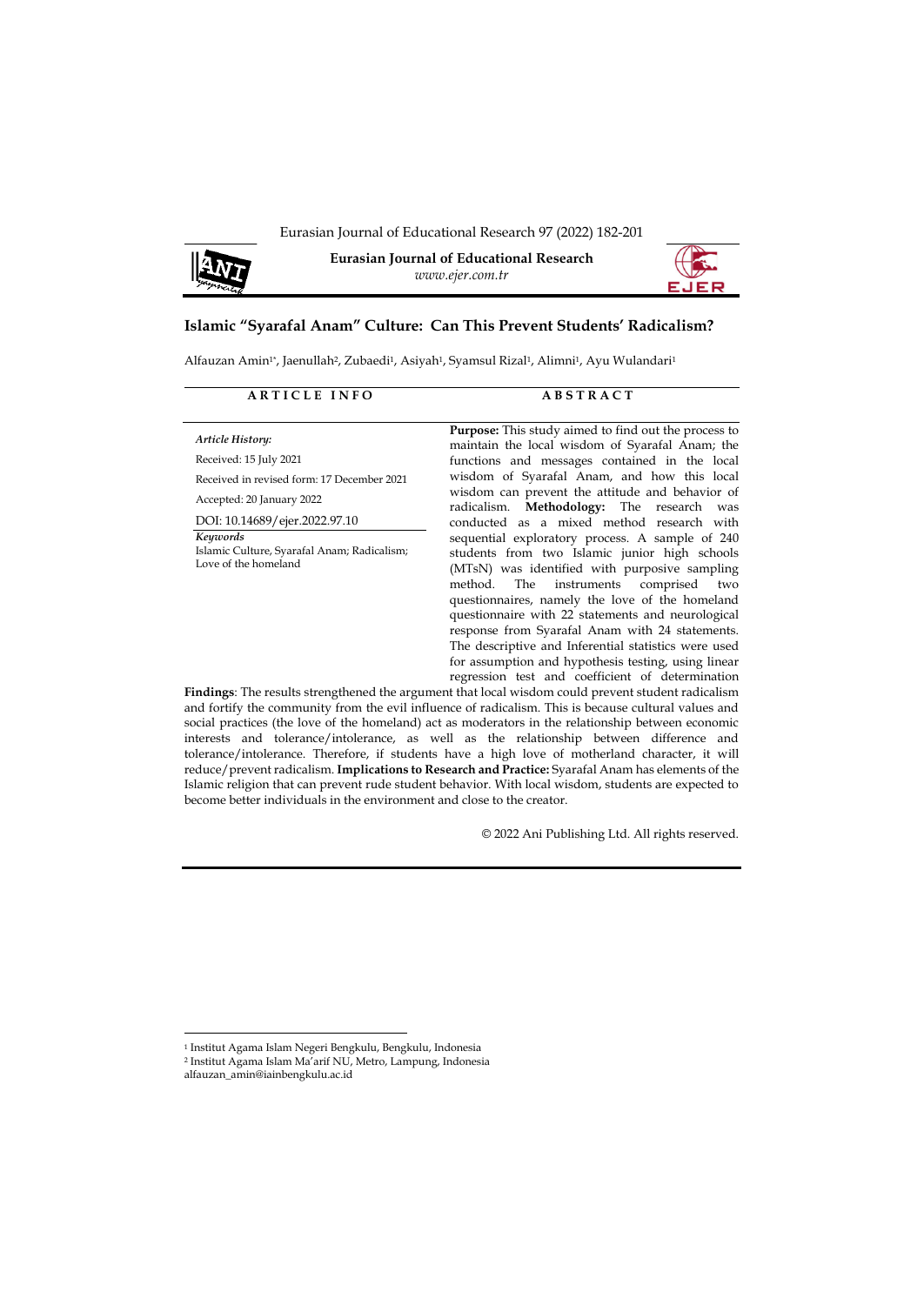# **Introduction**

Do they have the heart to hurt? What does religion mean if it does not preserve human life? The history of the bomb explosion, which is framed with religious motives, is still vividly remembered. In various media, various interviews and shows were broadcast, which explained why the bomb terror was carried out. Obvious motivations were the religious reasons (S. Asrial, D. A. Kurniawan, P. N. Maryono, et al., 2019; Astalini, Kurniawan, Darmaji, et al., 2019; Baumeister & Leary, 1995; Maison et al., 2020; Syaiful et al., 2020). Radicalization is also often used to describe how a person turns into a terrorist or pro-violent radical. However, this acts as firsthand evidence to show how radicalism and pro-violent extremism is closely related. Radicalism itself should not be described as a problem, although radical ideas sometimes inspire violence (A. Asrial et al., 2019; Koopmans, 2015). A soft approach to deradicalization needs to be implemented in the face of the growth of radicalism networks when radicalism spreads through social media networks. To prevent radicalism and terrorism, programmed and ongoing efforts must be made. Therefore, the approach taken cannot be based on one strategy, but must be multistrategic (A. Asrial et al., 2019; Astalini, Kurniawan, Sari, et al., 2019; Hassan, 2020; Syahrial et al., 2020). According to Nazarpoor Najafabadi et al. (2016), the rise of radical Islam can be attributed to many factors. Among them are the search for identity and recognition; feelings or experiences of marginalization, both politically and economically; opposition to secular nationalist ideology; frustration with regimes deemed apostate and corrupt; weaknesses in the education system, to name a few.

In communal societies such as Indonesia, local wisdom can be used to optimize and strengthen the role of the community in dealing with radical groups. The regional wisdom approach can reduce the effects caused by the repressive system (complicated approach). This is relevant to the results of a survey by the Indonesian National Counterterrorism Agency (BNPT), which revealed that local wisdom and welfare variables have a deterrent effect on the potential for radicalism. Local wisdom can provide direction for cultural development and withstand external cultural attacks (S. Asrial, D. A. Kurniawan, F. Chan, et al., 2019; Kurniawan et al., 2019; S. Syahrial et al., 2019). Indonesia is a potential target for radical transnational ideas to increase. The influence of radicalism entering Indonesia is at the stage of recruiting members and at the level of expansion of movements that strengthen radicalism. Referring to the UN counter-radicalization policy in 2005, Indonesia adopted a humanistic approach in dealing with radicalism (soft technique) rather than a repressive method (complicated process). A combination of hard and soft techniques is needed to develop counter-radicalization and will have a more significant impact (Maison et al., 2019; Susanti et al., 2020; S. Syahrial et al., 2019; Widyaningsih, 2019).

The topic of deradicalization through local wisdom in each country is interesting to study. This considers the need for radicalization efforts with a gentle approach. What is more, one's process of being radically smooth and slow. Referring to the analyst McCauley and Moskalenko (2008); Moghaddam (2005). However, it does not fully describe the ideological delivery of each stage or ladder to terrorism. According to Moghaddam (2005), one cannot immediately become a terrorist. There are stages with various social dynamics and individual psychology that must be passed. First, individuals look for solutions to what is considered unfair treatment. Second, individuals develop physical readiness to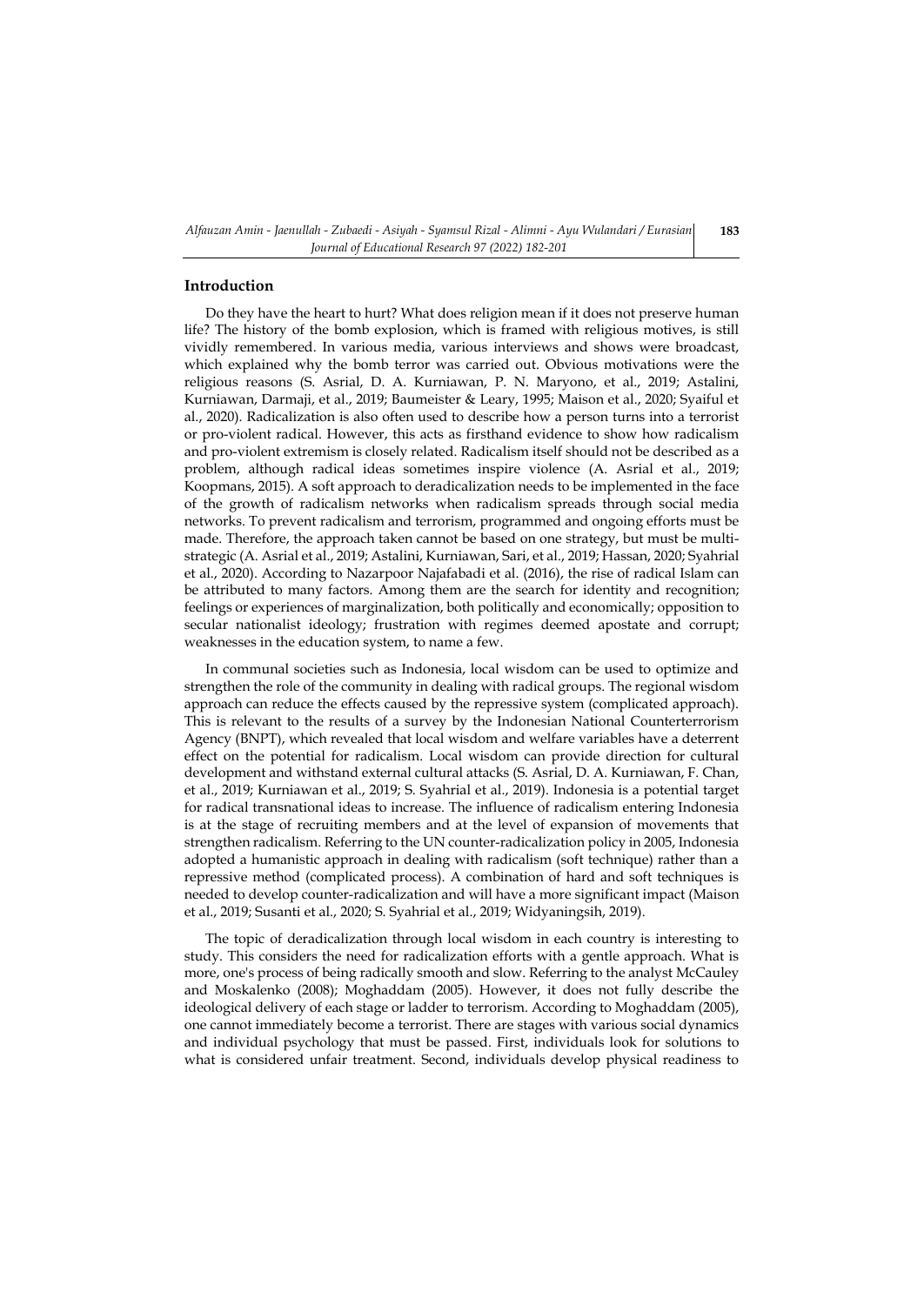move solutions to problems by attacking what is regarded as an enemy. Third, individuals identify themselves by adopting the moral values of their groups. The fourth, after someone enters a terrorist organization, there is little chance or even no chance of escaping alive. Individuals in the fifth step are psychologically ready and motivated to carry out terrorist activities (A. Maison et al., 2019; Murtiningsih, 2016; Sivan, 1991).

According to Soliman et al. (2016); Waluyo Satrio et al. (2021), the difference between radicalism and terrorism is distinguished between ideas and actions. Radicalism is often based on a narrow understanding of religion, leading to terrorist acts growing with the system. This extreme attitude breeds and strengthens in the middle of a stage that shows poverty, social inequality, or social injustice. The behavior of the political elite that is not accommodating to the interests of the people and only thinks about their groups and parties becomes a fertile place and seedbed for the growth of radicalism. Thus, radicalism or even terrorism is not only a social movement but also an ideological movement.

Based on a national survey of the deterrent power of radicalism in 32 provinces in Indonesia in 2017, it was revealed that five regions had relatively highly potential radicalism, namely: Bengkulu Province, the figure was 58.58%, followed by Gorontalo 58.48%, South. Sulawesi 58.42%, Lampung 58.38%, and North Kalimantan 58.30% (BNPB Indonesian, 2020). For this reason, it is necessary to strengthen local values to prevent radical understanding effectively. Cultural values and local wisdom are strengthening community solidarity and cohesiveness. In this context, Syamal Anam can be a helpful tool for avoiding and preventing radicalism.

Syarafal Anam has also been recognized as one of the local wisdom of the Sumatran (Indonesian) community, especially in Islamic activities (Lontoh et al., 2016; Naser & Budrianto, 2021). Syarafal Anam is usually served during celebrations to pray for the dead or when important guests arrive. Syarafal Anam activities are generally carried out with songs and prayers praising Allah SWT and Prophet Muhammad based on the hadith of the apostles accompanied by tambourine music. This tradition is widespread throughout the Central Bengkulu Regency, located in the southernmost Sumatra Island. Syaraful Anam is also commonly played by children aged 13 to 14 years. Therefore, there is no age limit. With the existence of this Syarafal Anam, it is hoped that one's Islamic religiosity can lead to a positive to reduce the impact of radicalism in a person and his acts of terrorism. Eko and Putranto (2019) and Waluyo Satrio et al. (2021) argue that Syarafal Anam is one type of local wisdom, containing elements of cultural traditions of a nation, and which seems to be part of the physical structure of buildings (architecture) and region (urban), as well as in country's geography (Basedau et al., 2013; Nan, 2011; Ottuh, 2020).

Syarafal Anam was developed in Central Bengkulu and born from an acculturation process. This happened when Islam entered Bengkulu, it was not a culture-free society but a society rich in tradition so that when Islam entered the creativity of its people, there were still both traditions born of Islam or traditions combining Islamic values (Naser & Budrianto, 2021; Youssoufou, 2020). From a philosophical perspective, there was a dialectic between religion and culture that gave birth to groups who rejected rules or who accepted custom (Ferrari et al., 2019; Schwartz et al., 2012; Susanto et al., 2019). However, as a growing cultural heritage, tradition must be maintained as the identity or style of the Bengkulu Islamic community. Because Indonesia is a moderately Islamic country and rich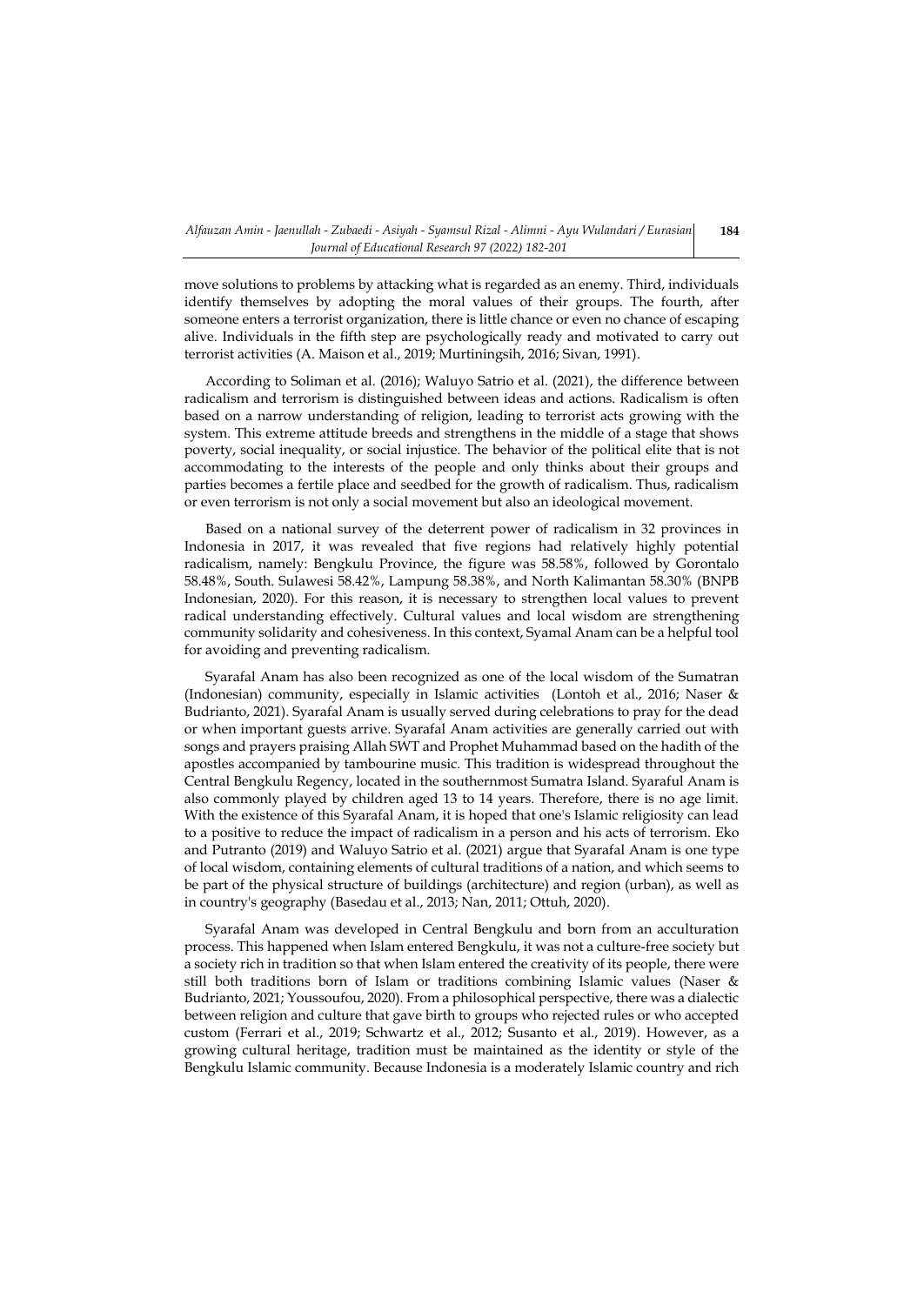in tradition, it must maintain and preserve its tradition as a shared responsibility either as an educational value passed on to the next generation so that it has a personality in culture or the perspective of tourism that has economic value. In both scenarios, the local wisdom plays a role in the process of deradicalizing terrorism (Azmawati et al., 2015; Fedotova, 2013; Mackenzie et al., 2006).

Syarafal Anam is still maintained in Bengkulu along with Tabot celebrations and can withstand external culture (Arief et al., 2017; Pangestika et al., 2019). It can control, accommodate external cultural elements, and integrate external cultural factors into native culture such as Besurek Fabric Motifs, Tamat Kaji, Bakunob Traditions, Aqiqah Traditions, Marapulai Dzikir Traditions, Ramadhan Pilgrimage and Rayo Days. Other acculturation initiatives include Ndoa entering fasting and Ndoa Hari Rayo, Nigo Hari/Nuju Hari (nyudah)/40/100, Sekujang, Aksara Ulu / Kaganga Islamic Pattern, Kaiak Beterang, Temimang Cupik, Embes Apem Tradition, Inviting Seeds, and Central Date Ceremony and Giving Names (Nørgaard, 2009; Shliakhovchuk & Muñoz García, 2020; Susanto et al., 2020).

On this basis, this research reveals the role of Syarafal Anam being popularized by citizens who are inherently sociologically and anthropologically promoting the understanding of moderate religion as an effort to prevent radicalism. This local wisdom was developed and accepted by the Bengkulu community through a process of cultural acculturation particularly when Islam entered, and the community already had a tradition. The creativity of the traditional community was merged or combined with Islamic values. Until now, this local wisdom is recognized and still maintained by the local community, though not as lively as in the past.

There have been several previous studies discussing how local wisdom can prevent students' radical behavior. Research from several experts (Assa'idi, 2021; Suarta, 2017) reveal that local wisdom with Islamic nuances can suppress the increase in radical understanding in the younger generation, especially those aged 13-14 years. Fatgehipon (2021) added a problem-based learning model to reduce the radical nature of students. In addition, (Erzad & Suciati, 2018; Marzuki et al., 2020; Rahmawati et al., 2018) tend to take the local wisdom that can be seen such as in temples, dances, etc., but rarely takes the theme of local wisdom, which can be heard like singing. Based on this, a gap was obtained from the research, where the research conducted by the author was more specific on the local wisdom of the Syarafal Anam which was aimed at reducing student radicalization. This is because, cultural values and social practices act as moderators in the relationship between economic interests and tolerance/intolerance, as well as the relationship between difference and tolerance/intolerance.

How strong differences produce a tendency to tolerance/intolerance is also influenced by cultural values and social practices. The more intolerant a person is, the more likely they are to become radicalized (Arifin, 2016; Soldatenko, 2001). Not all intolerant people are radical people, but all radical people, in the sense of using violence against different people or groups, are intolerant people. Therefore, if students have a high love of motherland character, it will reduce/prevent radicalism.

Based on the description and urgency that has been put forward, the researcher intends to research with the following objectives: (1) To find out the existence and process in the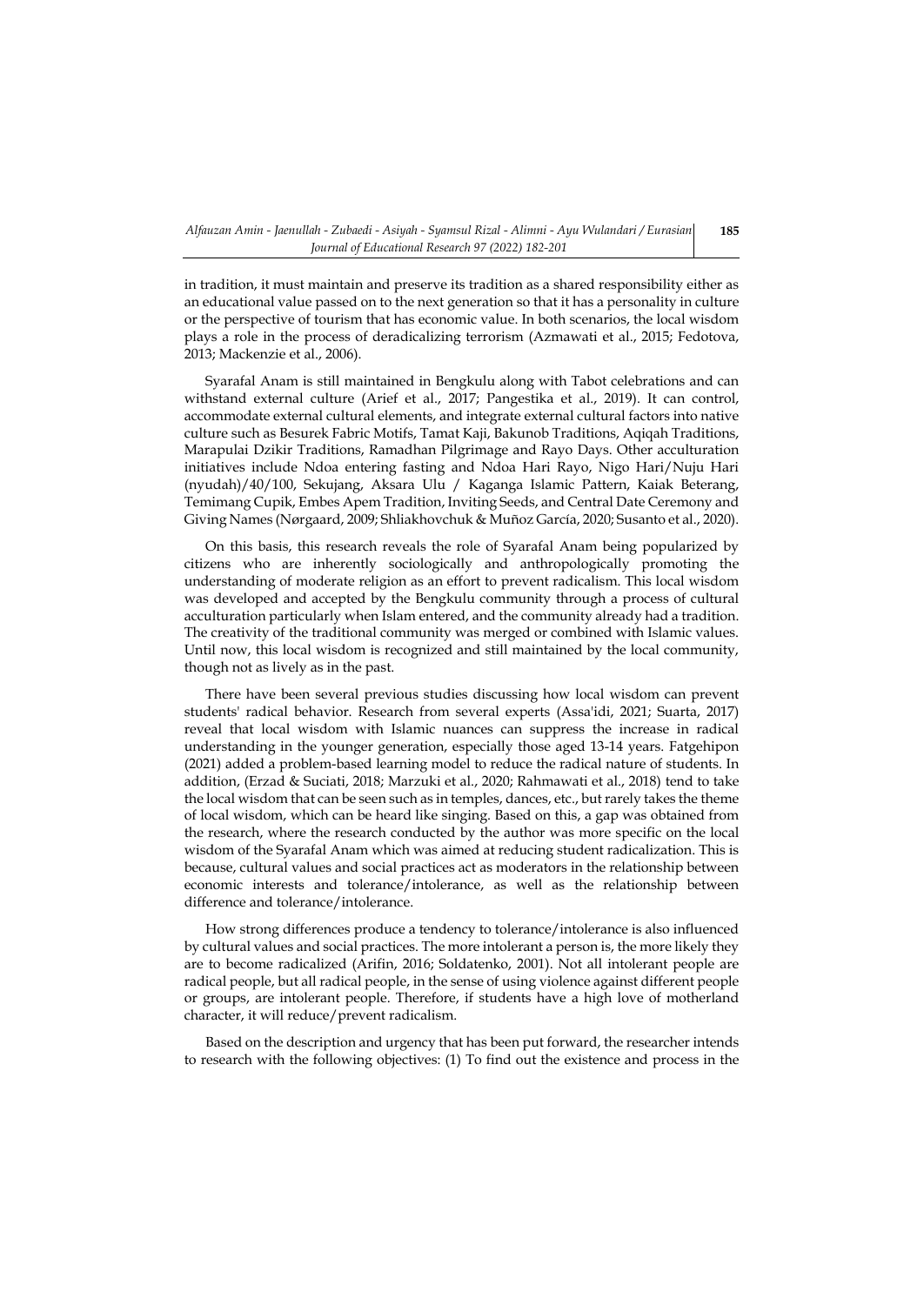community to maintain the local wisdom of Syarafal Anam to prevent the attitude and behavior of radicalism, (2) To find out the reasons that prove that the local wisdom of Syarafal Anam can prevent the attitude and behavior of radicalism, and (3) To find out the functions and messages contained in local wisdom, Syarafal Anam can prevent the attitude and behavior of radicalism.

## **Methodology**

## *Research Design*

This study used a mixed method research design, combining qualitative and quantitative research methods. The quantitative phase used the numerical approach and qualitative adopted the phenomenological one. (McKim, 2017; Almeida, 2018; Täuscher & Laudien, 2018) believe that a mixed method is an approach that combines quantitative and qualitative methods into a single study to provide a broader and more complete picture of a problem. The sequential exploratory design is a combination research method that combines qualitative and quantitative research methods sequentially where, qualitative methods are used in the first stage of research and quantitative in the second stage (Täuscher & Laudien, 2018).

#### *Research Sample*

This study used 240 respondents from 2 Madrasah Tsanawiyah (MTsN) in the Bengkulu region, in the age range of 13- and 14-years old students. The sample also included and 11 respondents from professionals and experts for qualitative study, who were selected based on a purposive sampling technique, complying with the recommendation that sampling techniques should be based on criteria determined by researchers themselves (Cohen et al., 2007).

# *Research Instrument and Procedure*

The instruments used in this study included semi-structural interviews, documentation, and questionnaires filled out by students with 24 items on deradicalization variable and 22 items on love of the homeland. The questionnaire used a 4-point Likert scale, namely Not Very Good, Not Good, Good and Very Good. Thus, a positive statement with not Very Good carried 1 point, Not Good carried 2 points, Good 3 points, Very Good carried 4 points, while negative statements had the opposite value.

The distribution of the items in the questionnaire were ranked as follows.

# **Table 1.**

*Interval of Each Variable*

|               | <b>Interval</b>                                                         |                                   |  |  |  |  |  |
|---------------|-------------------------------------------------------------------------|-----------------------------------|--|--|--|--|--|
| Category      | <b>Response of Local Wisdom</b><br>Syarafal Anam to<br>Deradicalization | Character love of the<br>homeland |  |  |  |  |  |
| Not Very Good | $24.0 - 42.0$                                                           | $22.0 - 38.5$                     |  |  |  |  |  |
| Not Good      | $42.1 - 60.0$                                                           | $38.6 - 55.0$                     |  |  |  |  |  |
| Good          | $60.1 - 78.0$                                                           | $55.0 - 71.5$                     |  |  |  |  |  |
| Verv Good     | $78.1 - 96.0$                                                           | $71.6 - 88.0$                     |  |  |  |  |  |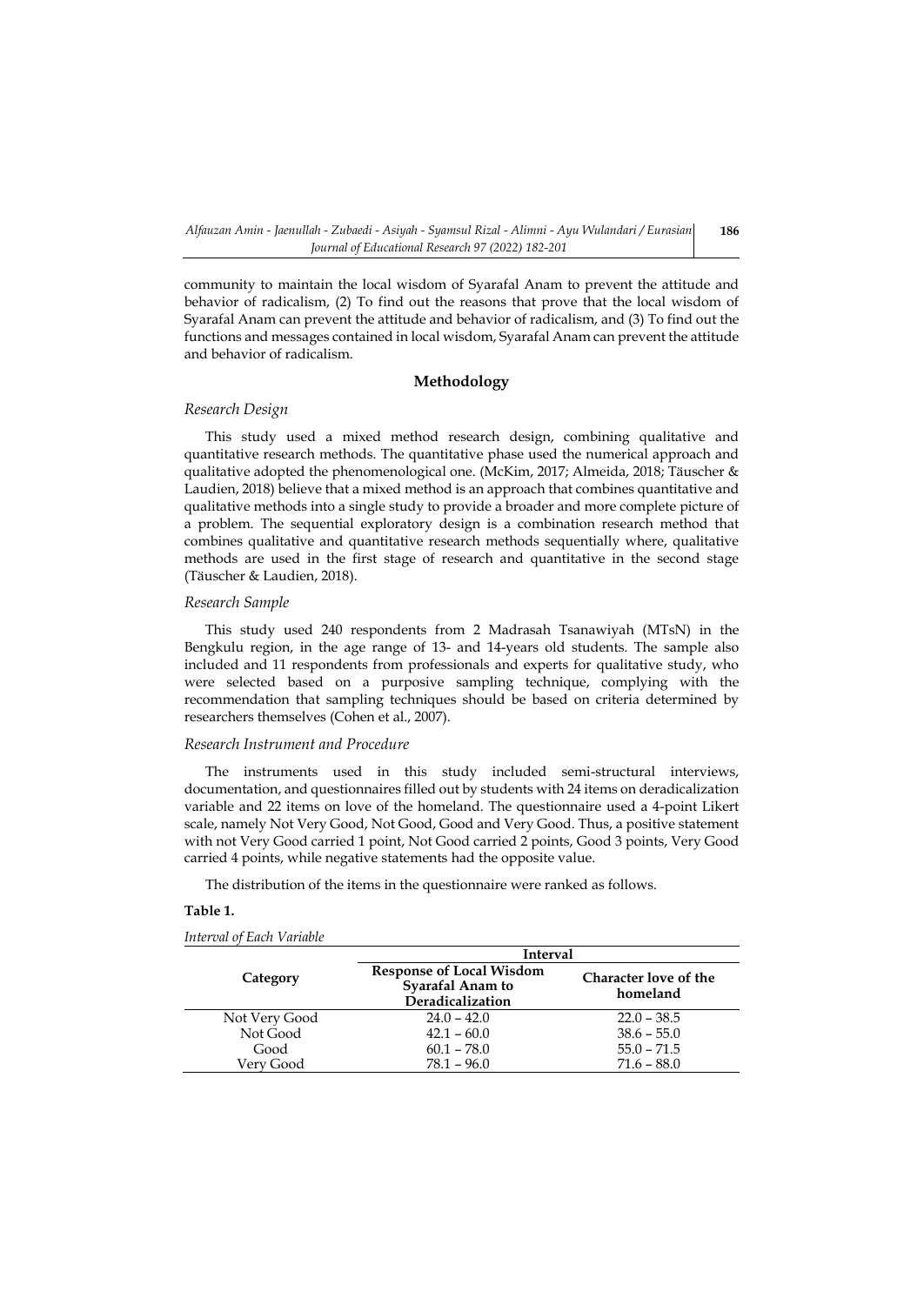*Alfauzan Amin - Jaenullah - Zubaedi - Asiyah - Syamsul Rizal - Alimni - Ayu Wulandari / Eurasian Journal of Educational Research 97 (2022) 182-201*

Data collection began with the planning stage, where there were several activities, namely analyzing problems, preparing materials and instruments, and determining schools and informants. After that, the researchers collected data from two different schools with both questionnaires and from interviews with resource persons. After completing this phase, the researchers conducted the data analysis. The quantitative data was measured using descriptive statistics and inferential statistics, while the qualitative data used Miles and Huberman's technique, which included data reduction, data presentation, and conclusion drawing. Data collection procedures can be briefly seen in the Figure1:



**Figure 1.** *Research Implementation Procedure*

#### *Data Analysis*

The qualitative data of this study was analyzed based on Miles and Huberman technique of data reduction, data presentation, and conclusions. The quantitative data used the descriptive statistical tests for the variables under love the homeland and neurological responses, both as a whole and in children aged 13 and 14 years. In addition, the normality and linearity tests were used to test the hypotheses using linear regression tests with the assumption test.

#### **Results**

The results in this study are of two types, first is qualitative data which will be strengthened by quantitative data for research results. The results of qualitative data can be seen as follows:

#### *Various efforts to preserve the Syarafal Anam*

The researchers interviewed Yum to find out the actual conditions of Syarafal Anam art performances in Renah Semanek. According to him, Syarafal Anam was a popular show for its citizens as it was deeply rooted in the tradition. The Syarafal Anam group in the Harapan Maju Renah Semanek Village consisted of 34 respondents, led by Muhsin. There were two nervous groups, namely Harapan Maju and Harapan Maju. The groups sang poems in Syarafal, Anam which educated them to be peaceful and to avoid radicalism or violence (Interview with Kdr, June 15, 2020). Syarafal Anam's performances were also widely preserved by the Lembak Malay people who had settled in Pondok Kubang Benteng District. There still exist several villages that are actively defending the local art, namely Tanjung Terkana, Taba Jambu, New Hamlet, Kubang Cottage, Anyar Hamlet, Batu Raja, Tanjung Dalam, Tanjung Tengah, Paku Haji, Arm Gulip, Harapan Makmur and Margo Mulyo (Interview with Yum, 2020).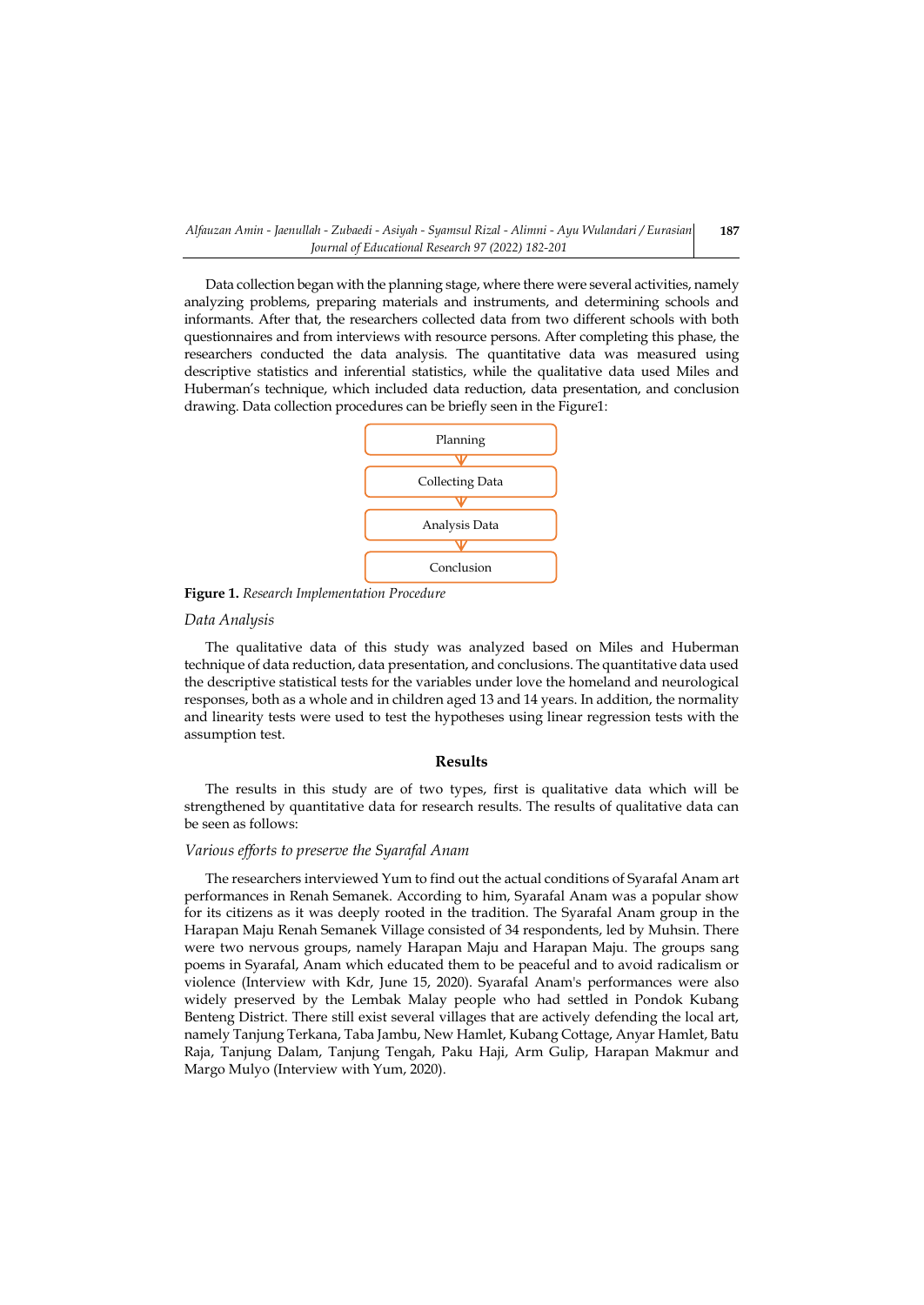The interview results revealed in general that the performance of Syarafal Anam art served as one of the tools to convey Islamic law and as a means of entertainment, education, morality, and gratitude to God. Syarafal Anam manifested in the form of performances like chanting containing Islamic cultural, religious, historical, ethical, aesthetic, and philosophical values, and their core teachings that can prevent the tendency of radicalism, make people learn to be moderate, inclusive and coexist peacefully.

In line with the explanation, another finding of data was obtained from Lkl, who stated: "The benefits of Syarafal Anam's art can entertain and enliven community events with the Islamic feel that instilled attitudes and behaviors of tolerance and avoided radicalism as well as other benefits that created intimacy, cohesiveness, kinship, and love and reinstated the culture that already existed from the ancestors. As a result, it positively educated citizens to live moderately and stay away from the tendencies of radicalism" (Interview with Lkl, June 15, 2020). A similar view was expressed by the Customary Consultative Agency (BMA), Pondok Kubang District. They revealed that by popularizing Syarafal Anam, especially among young people, it can prevent radicalism and foster a love for young people to maintain and preserve the Syarafal Anam tradition (Interview with MKdr, 2020).

## *Syarafal Anam as a barricade against the entry of radical ideas*

Syarafal Anam firmly teaches the role model of the Prophet Muhammad, which forbids radicalism and encourages compassion (peace). This art is a manifestation of the efforts of the community to maintain and preserve the cultural heritage brought by ancestors. This message states the importance of preserving kinship between each other and shoulder to shoulder in establishing harmony in life and especially avoid radicalism like intolerance and hostility towards followers of different religions and beliefs. On the other hand, this art manifests society's love for the Prophet Muhammad as a role model in a life full of peace and prevents extreme attitudes and behavior in religion (radical).

Syarafal Anam has its sociological role for the people of the Karang Tinggi Village, Renah Semanek, Padang Tambak, Renah Lebar, and other villages in the Karang Tinggi District, Central Bengkulu. The Syarafal Anam traditional ritual that still lives among the residents, however, restricts spreading the ideas that teach radicalism (Interview with Yum, July 15, 2020). This is reflected in the frequent display of Syarafal Anam in religious events during Islamic holidays or certain activities such as Mawlid Prophet, the wedding ceremony. Syarafal Anam is also read as an introduction to salvation for the two brides who are side by side at birth, the ritual of giving baby names and circumcision.

The inherent culture of the community because they want to perform and watch Syarafal Anam make the citizens hone each other, foster, and care for each other. It will limit the space for irresponsible parties when they intend to spread radicalism among citizens. According to Yl, Syarafal Anam was proven to impact and prevent the emergence of radicalism positively. This is because, through its implementation, it will foster cohesiveness, cooperation, togetherness, friendship and avoid various practices of radicalism and violence. Yl said: "Syarafal Anam, of course, is very competent. We will see how it instills peace of heart, love for one another, and avoids negative things such as radicalism" (Interview with Yl, July 15, 2020).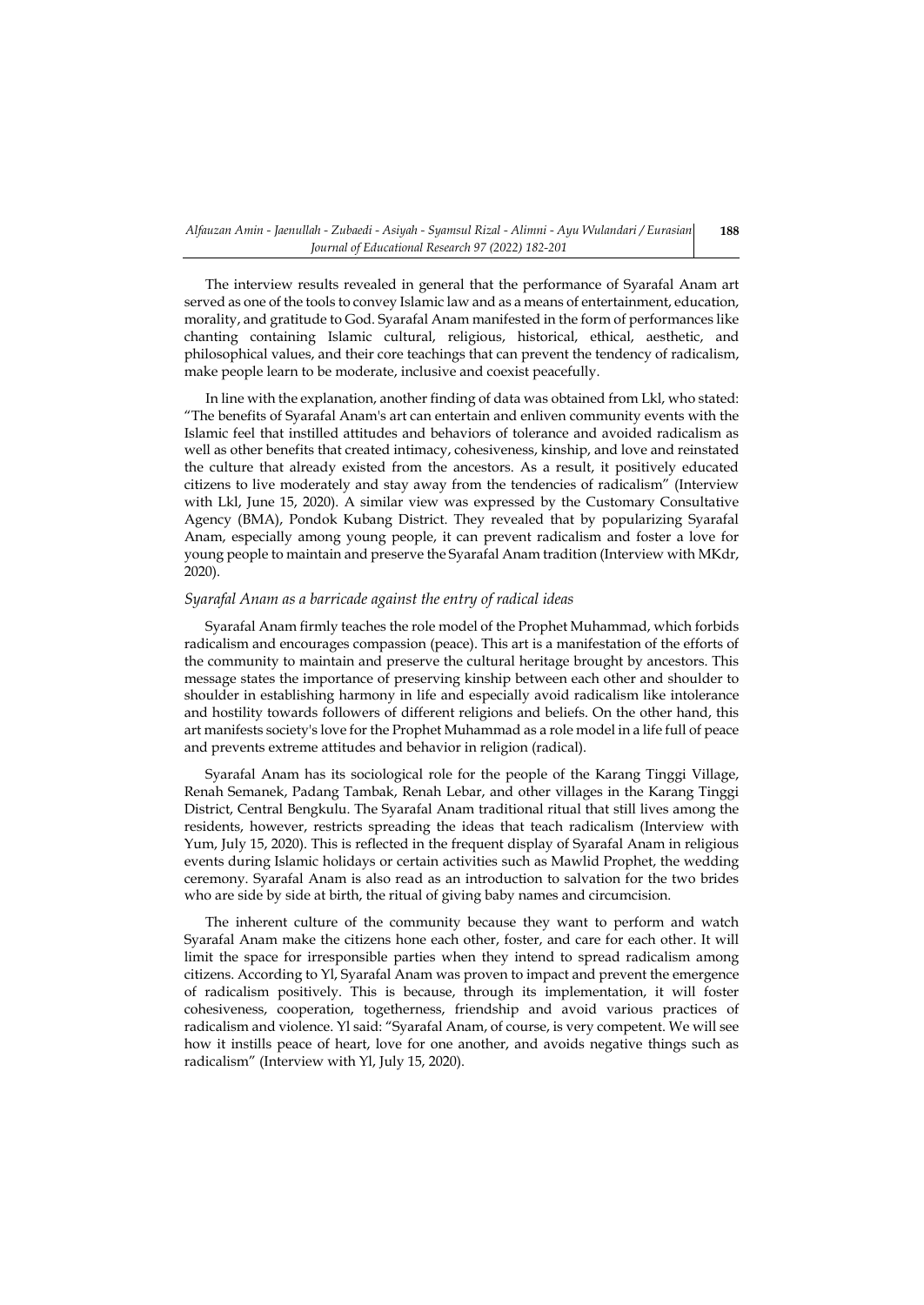Syarafal Anam's performance has several functions: entertainment, education in harmony and peace, strengthening feelings of religiosity, and sacredness. With the spectacle of Syarafal Anam, Bengkulu citizens can learn the qualities of the Prophet who are friendly, respectful of differences, and prevent radicalism. It contained the inherent meaning in the form of three main elements: the cast, the organizer, and the audience. Residents can enjoy the chants and the contents of the book of all-Barzanji and enjoy the ancestral cultural heritage. The influence is that residents get entertainment whenever Syarafal Anam shows while holding a celebration. By capturing peaceful messages through tambourine music and reading Islamic poetry together created a very serene atmosphere.

# *Syarafal Anam gives the messages of avoiding radical attitudes and actions and to live in harmony and peace*

Various efforts to strengthen/maintain Syarafal Anam's existence in preventing radical culture are carried out by establishing it as a compulsory practice in marriage and other life cycles, while organizing competitions and routine activities, and by encouraging the young generation to understand Syarafal Anam. A research informant, DN, acknowledged that Syarafal Anam could avoid young people's thoughts from the infiltration of radicalism actions. Listening to Syarafal Anam's reading can reassure the belie and love for God, and develop a life of peace, harmony, and harmony during society. There is no place for violence or anarchism in Syarafal Anam (Interview with DN, June 15, 2020).

A local resident of the Talang Empat Village, named Tram, made a statement acknowledging the impact of Syarafal Anam in reducing the spread of violence and radicalism. He said: "Of course, Anam Syarafal tradition can prevent radicalism and violence. Why? Because later they (especially young people) will be able to have a sense of brotherhood, friendship, and love of peace" (Interview with Trn, June 15, 2020). Researchers tried to dig into information about whether the art of Syamal Anam can prevent the entry of understanding radicalism and violent movements. According to one informant, MD, practicing Syarafal helped avoiding the inclusion of challenging/radical understandings among residents. MD said: "Of course you can prevent it because Syamal Anam is intermingled and has an Islamic nuance so that people can later grow and avoid the acts of violence and radicalism" (Interview with MD, June 15, 2020).

A recognition that Anam Syarafal art has an impact on creating a peaceful life and preventing radical attitudes was also raised by residents of Sukarami Village, Taba Penanjung District. According to information from a resident, MY: "Of course a Syarafal Anam tradition shows that it can bring peace among citizens. We will see through this Syarafal Anam that it may sometimes indirectly instills peace of mind, love one another, and helps avoiding negative things such as violence" (Interview with MY, June 15, 2020). Another research informant admitted that Syarafal Anam could prevent the minds of young people from infiltrating understanding or radical flow. Listening to the text in Syarafal Anam can calm the heart, develop love for the Prophet, and develop a life of peace, harmony. Once under its influence, there is no place for radical thought (violence) or intolerance for people of different religions and beliefs.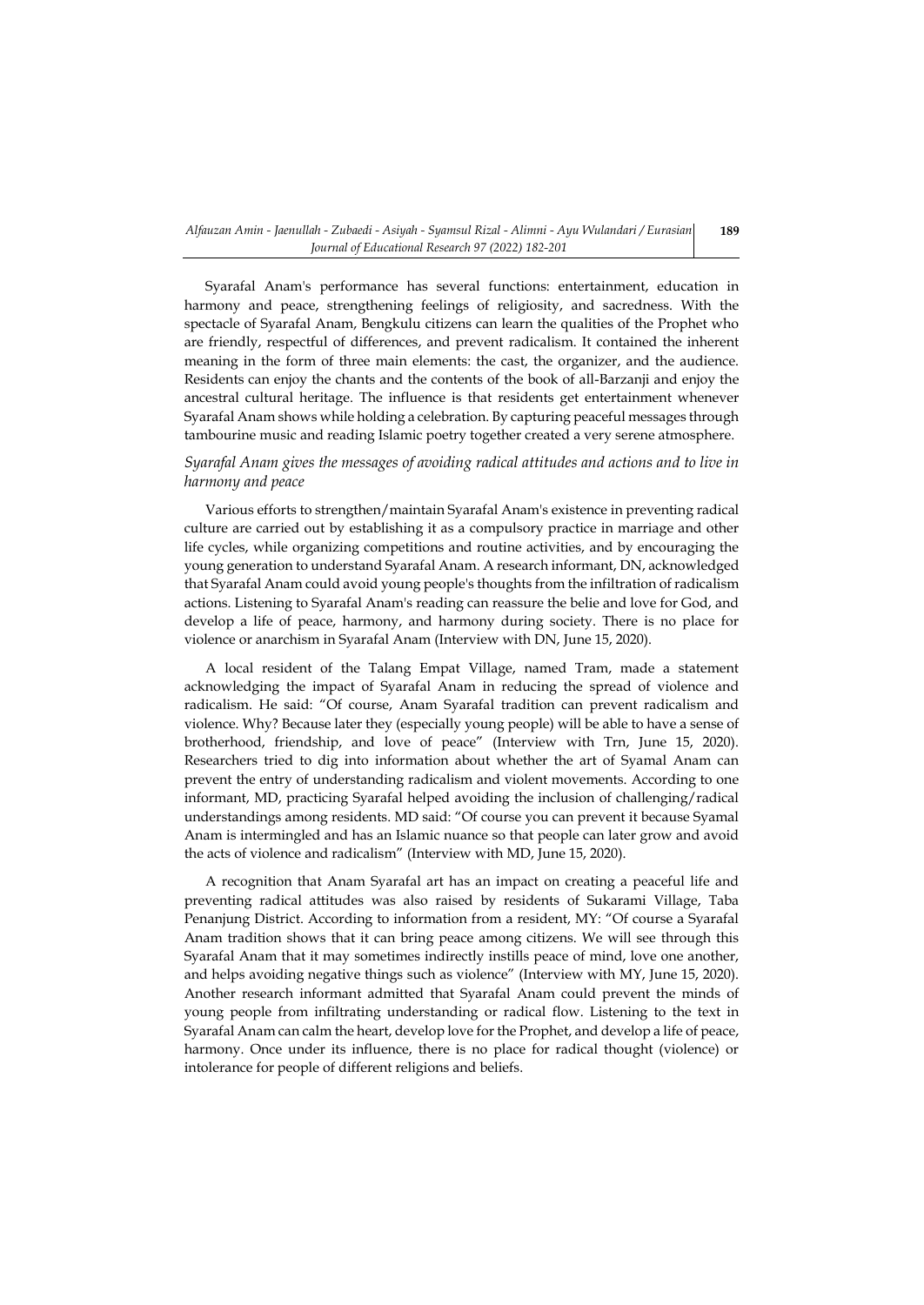It was also revealed that the local wisdom of Syarafal Anam, performed by the members of the Benteng community, proved to be a barricade to ward off radical ideas. In this context, Syarafal Anam was seen established as a cultural defense based on Islam's basic teachings, which emphasizes the attitude of respect for others, tolerance, variety, and become a filter of ideas that teaches radical Islamic views. According to Isn, the residents maintain that Syarafal Anam is practiced by giving directions to residents and young women to preserve and love the Syarafal Anam tradition. Young people are involved in this activity so that they are indirectly saved from the influence of radical ideas. Conversely, if young people are less busy, they are easily influenced by reading and instilling the doctrine of radicalism.

This research proves that the implementation of Syarafal Anam can prevent acts of radicalism because it instils the messages of peace, harmony, tolerance, and respect for others. It also teaches to practice Syarafal Anam in social and religious activities like marriage, circumcision, commemoration of the Prophet's birthday (12 early Robiul), slaughtering goats to honor the birth of a child (aqiqah), thanksgiving, and other life cycle events such as holding competitions, and holding routine exercises. Such practices give an understanding of Syarafal Anam to the young generation of harmonious culture, to live peacefully and stay away from radicalism.

The responses from the residents of the Talang Empat Village, Karang Tinggi District were also analyzed in the research context. When asked: "What are the positive effects of the existence of Syarafal Anam on society and youth?" one informant, Trn replied: "There are three positive impacts. The first, civilizing local culture; second, preventing radicalismterrorism from entering the village; third, this tradition is still thick, survive, the youth take part in the activities of the Syarafal Anam. Hence, the resident can avoid the influence of radical notions "(Interview with Trn, June 15, 2020).

The results of quantitative data of the character of students' love for the homeland and the response to the Syarafaal Anam are presented in Tables (2-7).

## **Table 2.**

| Characters of Statents Love of the Flometana $(18-240)$ |               |     |     |       |            |     |     |               |  |  |
|---------------------------------------------------------|---------------|-----|-----|-------|------------|-----|-----|---------------|--|--|
| Range                                                   | Category      | М   | F   | Total | Mean       | Min | Max | $\frac{0}{0}$ |  |  |
| $22.0 - 38.5$                                           | Not Very good | -12 |     | 19    |            |     |     | 7.9           |  |  |
| $38.6 - 55.0$                                           | Not Good      | 20  | 19  | 39    |            |     |     | 16.3          |  |  |
| $55.1 - 71.5$                                           | Good          | 41  | 63  | 104   | 35<br>66.3 |     | 82  | 43.3          |  |  |
| $71.6 - 88.0$                                           | Very Good     | 27  | 51  | 78    |            |     |     | 32.5          |  |  |
|                                                         | Total         | 100 | 140 | 240   |            |     |     | 100           |  |  |
|                                                         |               |     |     |       |            |     |     |               |  |  |

*Characters of Students'Love of the Homeland* (N=240)

Table 2 shows that the character of students' love of the homeland  $(N=240)$  as Good because it has a percentage of 43.3%., followed by Very Good at 32.5%, 16.3% as Good, and only 7.9% are not very good. The table also shows the mean value of 66.3%, with the lowest value at 35 and the highest value at 82.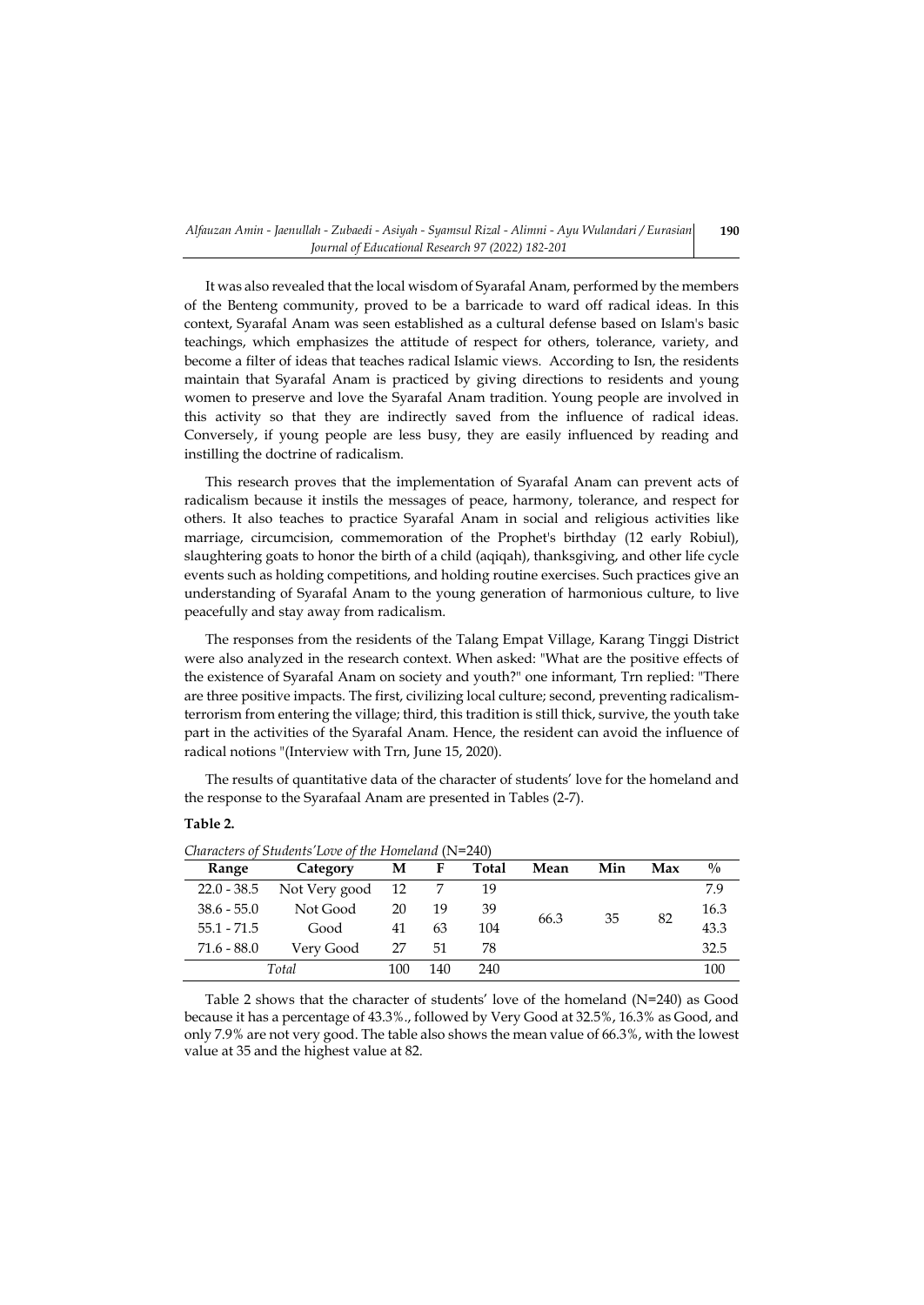**191**

# **Table 3.**

*Character of Students' Love of the Homeland Age 13 years old* (N=120)

| Range         | Category      | М  | F  | Total | Mean       | Min | Max  | $\frac{0}{0}$ |
|---------------|---------------|----|----|-------|------------|-----|------|---------------|
| $22.0 - 38.5$ | Not Very good | 6  |    |       |            |     |      | 8.3           |
| $38.6 - 55.0$ | Not Good      |    |    |       | 35<br>66.7 | 79  | 18.3 |               |
| $55.1 - 71.5$ | Good          | 21 | 29 | 29    |            |     |      | 41.7          |
| $71.6 - 88.0$ | Verv Good     | 12 | 26 | 26    |            |     |      | 31.7          |
|               | Total         | 50 | 70 | 120   |            |     |      | 100           |

Table 3 examines the character of students' love for the homeland (of Aged 13 years, N=120) as good showing the highest percentage of 41.7%, followed by 31.7% of students as very good, 18.3% as not good, and 8.3% as not very good. The table also shows the mean value of 66.7%, the lowest value as 35, and the highest value as 79.

# **Table 4.**

*Characters of Students' Love of the Homeland Age 14 years old* (N=120)

| Range         | Category      | М  | F  | Total | Mean | Min | Max | $\frac{0}{0}$ |
|---------------|---------------|----|----|-------|------|-----|-----|---------------|
| $22.0 - 38.5$ | Not Very good | 6  |    |       |      |     | 82  | 7.5           |
| $38.6 - 55.0$ | Not Good      | 9  | 8  | 17    |      |     |     | 14.2          |
| $55.1 - 71.5$ | Good          | 20 | 34 | 54    | 66.9 | 37  |     | 45.0          |
| $71.6 - 88.0$ | Verv Good     | 15 | 25 | 40    |      |     |     | 33.3          |
|               | Total         | 50 | 70 | 120   |      |     |     | 100           |

Table 4 illustrates the character love of the homeland of students (of Aged 14 years, N=120) as good because it has a percentage of 45%, followed by 33.3% of students who are very good, 14.2% who are not good, and 7.5% who Not very good. The table also shows the mean value of 66.9%, the lowest value of 37, and the highest value of 82.

# **Table 5.**

*Response of Local Wisdom Syarafal Anam* (N=240)

| Range         | Category      | М   | F   | Total | Mean | Min | Max | $\frac{0}{0}$ |
|---------------|---------------|-----|-----|-------|------|-----|-----|---------------|
| $24.0 - 42.0$ | Not Very good | 9   |     | 16    |      |     | 92  | 6.7           |
| $42.1 - 60.0$ | Not Good      | 19  | 8   | 27    |      |     |     | 11.3          |
| $60.1 - 78.0$ | Good          | 46  | 80  | 126   | 69.4 | 39  |     | 52.5          |
| $78.1 - 96.0$ | Verv Good     | 26  | 45  | 71    |      |     |     | 29.5          |
|               | Total         | 100 | 140 | 240   |      |     |     | 100           |
|               |               |     |     |       |      |     |     |               |

Table 5 shows the response of local wisdom of Syarafal Anam of the students (N=240) as good because it has a percentage of 52.5%, followed by 29.5% of students who are very good,11.3% who are not good, and 6.7% who Not very good. The table also shows the mean value of 69.4%,the lowest value of 39, and the highest value of 92.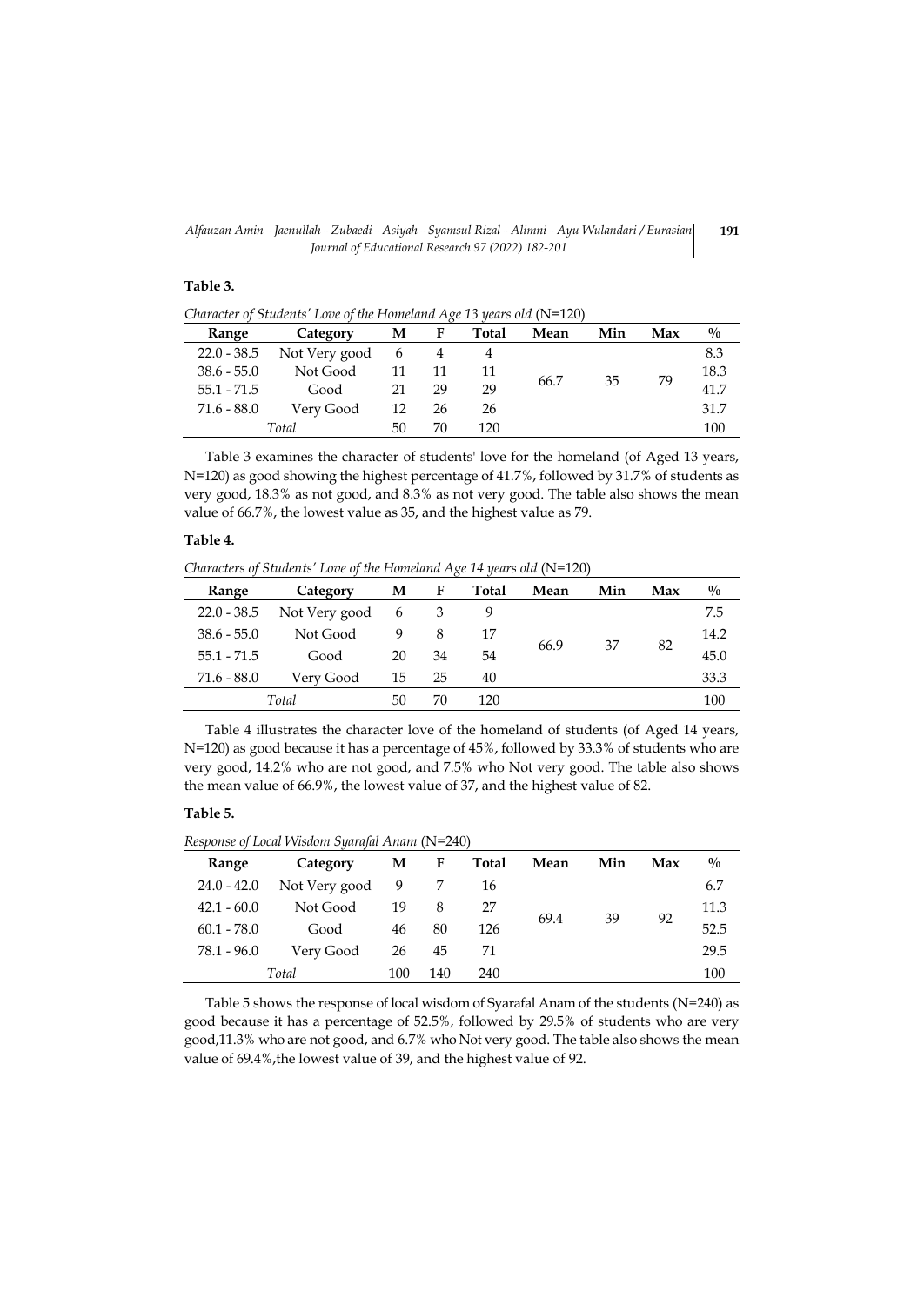# **Table 6.**

*Response of Local Wisdom of Syarafal Anam 13 years old* (N=120)

| Range         | Category      | М  | F  | <b>Total</b> | Mean | Min | Max | $\frac{0}{0}$ |
|---------------|---------------|----|----|--------------|------|-----|-----|---------------|
| $24.0 - 42.0$ | Not Very good |    |    |              |      | 39  |     | 10.0          |
| $42.1 - 60.0$ | Not Good      |    |    | 15           |      |     |     | 12.5          |
| $60.1 - 78.0$ | Good          | 18 | 43 | 61           | 69.4 |     | 92  | 50.8          |
| 78.1 - 96.0   | Verv Good     | 14 | 18 | 32           |      |     |     | 26.7          |
|               | Total         | 50 | 70 | 120          |      |     |     | 100           |

Table 6 shows that the response of local wisdom of Syarafal Anam of the students (of Aged 13 years, N=120) as good because it has a percentage of 50.8%, followed by 26.7% of students who are very good,12.5% who are not good, and 10% who are Not very good. The table also shows the mean value of 69.4%, with the lowest value of 39, and the highest value of 92.

# **Table 7.**

*Response of Local Wisdom of Syarafal Anam 14 years old* (N=120)

| Range         | Category        | М  | F  | Total | Mean       | Min | Max  | $\frac{0}{0}$ |
|---------------|-----------------|----|----|-------|------------|-----|------|---------------|
| $24.0 - 42.0$ | Not Very good 2 |    |    |       |            |     |      | 3.3           |
| $42.1 - 60.0$ | Not Good        |    | 4  | 12    | 39<br>69.4 |     | 10.0 |               |
| $60.1 - 78.0$ | Good            | 28 | 37 | 65    |            |     | 92   | 54.2          |
| $78.1 - 96.0$ | Very Good       | 12 | 27 | 39    |            |     |      | 32.5          |
|               | Total           | 50 | 70 | 120   |            |     |      | 100           |

Table 7 shows that the response of local wisdom of Syarafal Anam of the students (of Aged 14 years, N=120) as good because it has a percentage of 54.2%, followed by 32.5% of students who are very good, 10% who are not good, and 3.3% who are Not very good. The table also shows the mean value of 69.4%, the lowest value of 39, and the highest value of 92.

After conducting a descriptive test, assumptions were tested before performing the linear regression test. The assumption tests used in this study were the normality test and the linearity test. The assumption test results can be seen in Table 8.

# **Table 8.**

*Normality and Linearity Test Results*

| <b>School</b>        | Variable                  | <b>Test</b>    | <b>Sig</b> |
|----------------------|---------------------------|----------------|------------|
| MTsN 1 Bengkulu City | Love of the Homeland      | Normality test | 0.321      |
|                      |                           | Linearity test | 0.618      |
|                      |                           | Normality test | 0.626      |
|                      | Response of Syarafal Anam | Linearity test | 0.129      |
| MTsN 2 Bengkulu City | Love of the Homeland      | Normality test | 0.152      |
|                      |                           | Linearity test | 0.221      |
|                      |                           | Normality test | 0.200      |
|                      | Response of Syarafal Anam | Linearity test | 0.312      |
|                      |                           |                |            |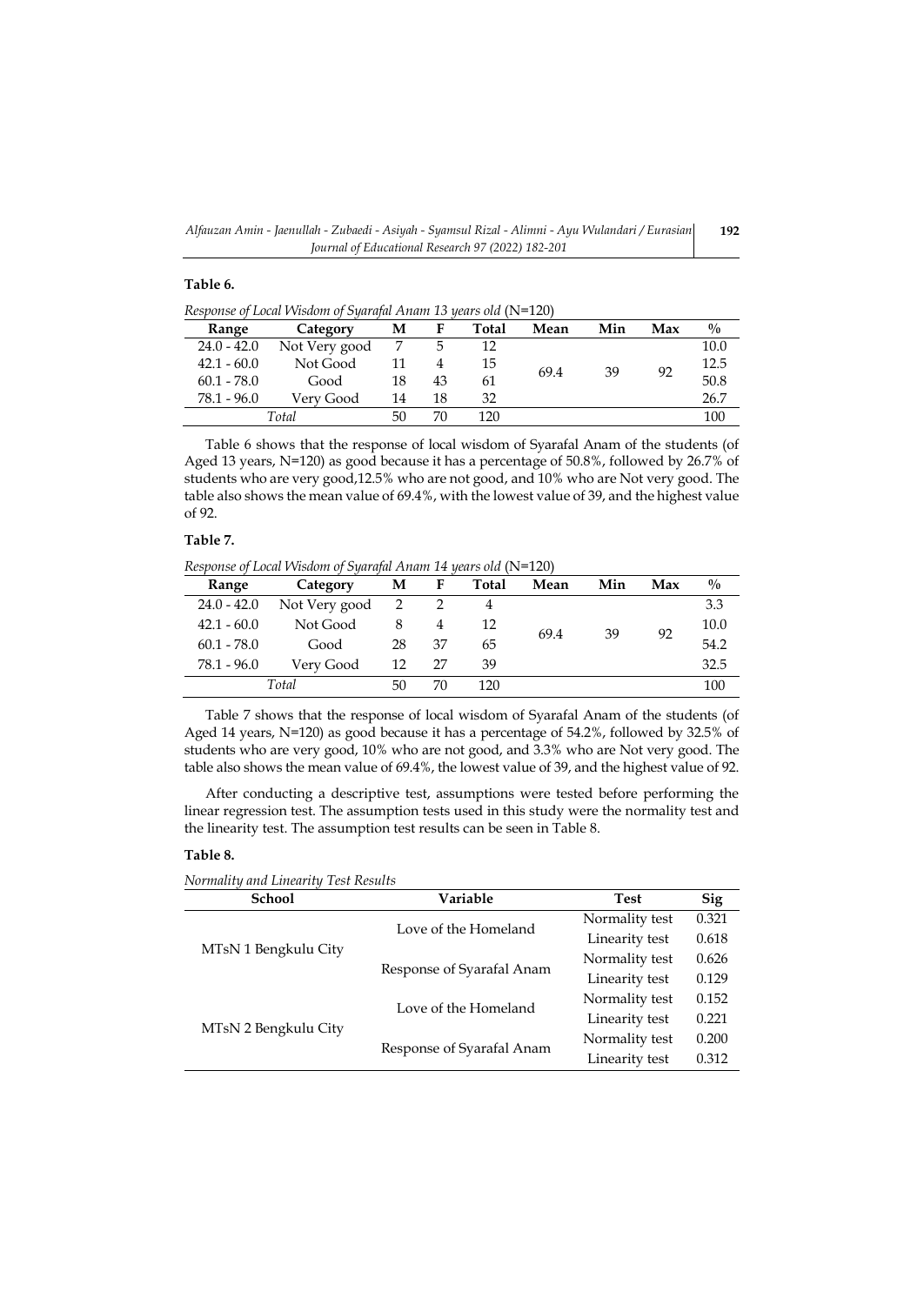After the conditions were met, a linear regression test was conducted at each school to determine whether there was an effect of the response from the local wisdom of Syarafal Anam on the character of love of the homeland in junior high school students. Table 9 presents the regression test results and the coefficient of determination.

# **Table 9.**

*Linear Regression Test Results and Coefficient of Determination*

| <b>School</b>        | R      | R Square | R Std. Error of the | Sig                |
|----------------------|--------|----------|---------------------|--------------------|
|                      |        |          | Estimate            |                    |
| MTsN 1 Bengkulu City | 0.812a | 0.659    | 1.76764             | 0.01 <sub>b</sub>  |
| MTsN 2 Bengkulu City | 0.789a | 0.623    | 0.94375             | 0.012 <sub>b</sub> |

Table 9 reveals that the sig value is less than 0.05 in each school, which means that there is an influence of the neurological response of the local wisdom of Syarafal Anam on the character love of the homeland of students. From the table, it can also be seen that in MTsN 1 Bengkulu City, there was an effect of 65.9%, while for MTsN 2 Bengkulu City, it was found to have an effect of 62.3%.

# **Discussion**

Syarafal Anam is one of the local wisdom in central Bengkulu, which can withstand the external culture (Arief et al., 2017; Pangestika et al., 2019). It can control, accommodate external cultural elements, and integrate external cultural factors into native culture. On this basis, this research reveals the role of Syarafal Anam's local wisdom popularized by citizens, who are inherently sociologically and anthropologically involved in promoting the understanding of moderate religion as an effort to prevent radicalism. This local wisdom was developed and accepted by the Bengkulu community through a process of cultural acculturation. This process occurred when Islam was established and thus the community had a tradition. The creativity of the traditional community was merged or combined with Islamic values. Until now, this local wisdom was recognized and maintained by the local community.

The descriptive statistics show that students feel good of Syarafal Anam responses and love of the homeland character. The growing development of religious radicalism in the community is a threat to the unity of the Indonesian nation. One of the strategic efforts to counter religious radicalism in Indonesia is through character education programs in the spirit of nationalism and love of the homeland in schools with Islamic backgrounds. The results of linear regression also showed positive results because the Syarafal Anam response had a pretty good effect on students. How to realize education that is based on Syarafal Anam can be seen from examples in everyday life. For example, when carrying out Syarafal Anam activities in the community, there is indirect communication between the young and the old, in the form of advice, guidance and counselling. This communication was based on evolving a character of love of the homeland and antiterrorism. Besides communicating with the humans, communication is also established with Allah SWT. The Syarafal Anam therefore was beneficial for both social and spiritual development of the individual.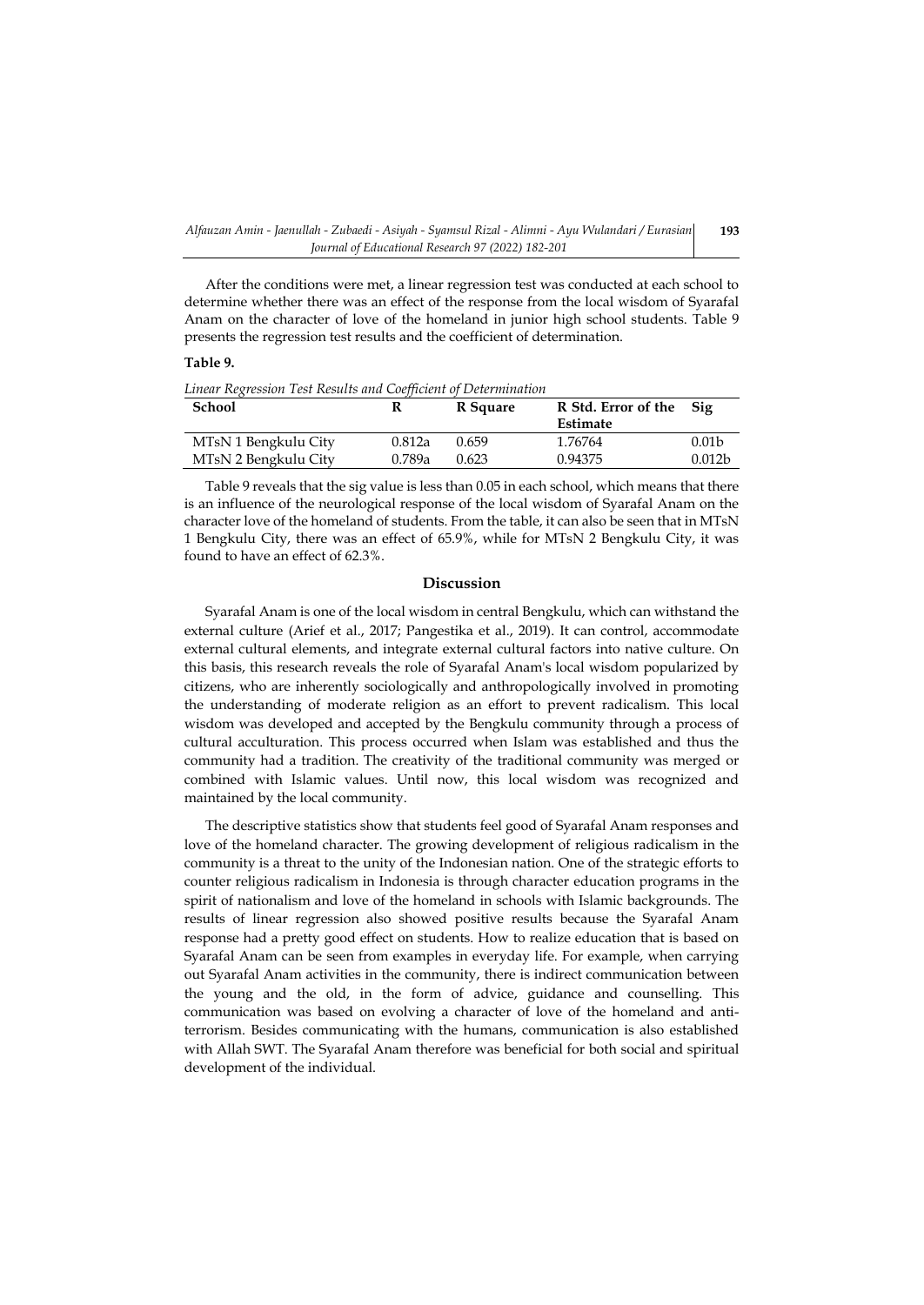The findings of the study reveal that Syarafal Anam's art has a higher role and benefit for the community, mainly to prevent radicalism. One kind of service from this art is that it can build the values of cooperation, togetherness between citizens and close the way for the influx of such religious teachings that lead to radicalism (Fedotova, 2013; Taylor & Horgan, 2006). This art developed the value of cooperation, implying that one person performs this art and other people in groups, namely poetry reading groups and song groups, follow with the spirit of togetherness. The value of togetherness means the Syarafal Anam group, and the audience (residents) can enjoy together, getting used to living in peace, tolerance, side by side, mutual respect, and far from the attitude and actions of radicalism. This proves that Syarafal Anam is religious-Islamic local wisdom that can act as a social barricade in filtering and fortifying the influence of radical ideas from outside because it emphasizes a peaceful and tolerant life (Al-Bulushi, 2020; Maskaliūnaitė, 2015; Snow & Cross, 2011).

The topic of deradicalization through local wisdom in each country depends upon the need for radicalization and a person's process of becoming radical. Studies (Moghaddam, 2005; Taşpınar, 2009) have shown how a person experiences a transformation from being radical to a terrorist. Moghaddam (2005) introduced "*Staircase to Terrorism"*, which describe the ideological delivery of each stage on a staircase showing how one "cannot" immediately become a terrorist. It presents stages with various social dynamics and individual psychology that must be passed. Radicalism in students can be prevented from an early age by the influence of local wisdom, such as the Syarafal Anam that grows in the community. This is because religious belief often affects a person's nationalistic attitude (Chervenak & McCullough, 2020; Jakovljevic et al., 2019). Adopting a learning curriculum based on local wisdom will increase students' sense of nationalism (Jamiah et al., 2019; Yamin, 2017).

Moreover, radicalism that grows from a belief and nationalism that is needed in state activities are two important variables to shape students' attitudes and character. What will happen if in school students only develop their cognitive domain, but ignore their affective? Of course, there will be many future generations of the nation who are academically competent but weak at the level of attitude and behavior. This should not happen because it will endanger the role of the younger generation in maintaining the integrity of the Indonesian nation and state. One of the values that can be developed is thus the value of nationalism. This value is essential to develop, considering that nowadays, many influences come from external factors. The influences are not all good, but some are negative. One of the negative influences that need attention is the entry of foreign cultures that can erode the love of the homeland/love of culture.

To instill nationalism and prevent radicalism, a teacher must link or implement elements of local culture that exist in the school environment in each subject being taught. By integrating the values of local wisdom in learning at school, it is hoped that students will understand their local wisdom, thus creating a love for their culture and country. The process of integrating local wisdom values in learning will prevent radicalism. In integrating the values of local wisdom in learning, the teacher needs to adjust the level of student development, be adjusted to the material/subject being delivered, and the learning methods used. Some of the impacts if students do not have a sense of nationalism are the absence of a democratic and patriotic sense of citizenship and absence of equality, justice, responsibility, freedom, patriotism, honesty, and compliance with rules and regulations (Nurdin, 2017).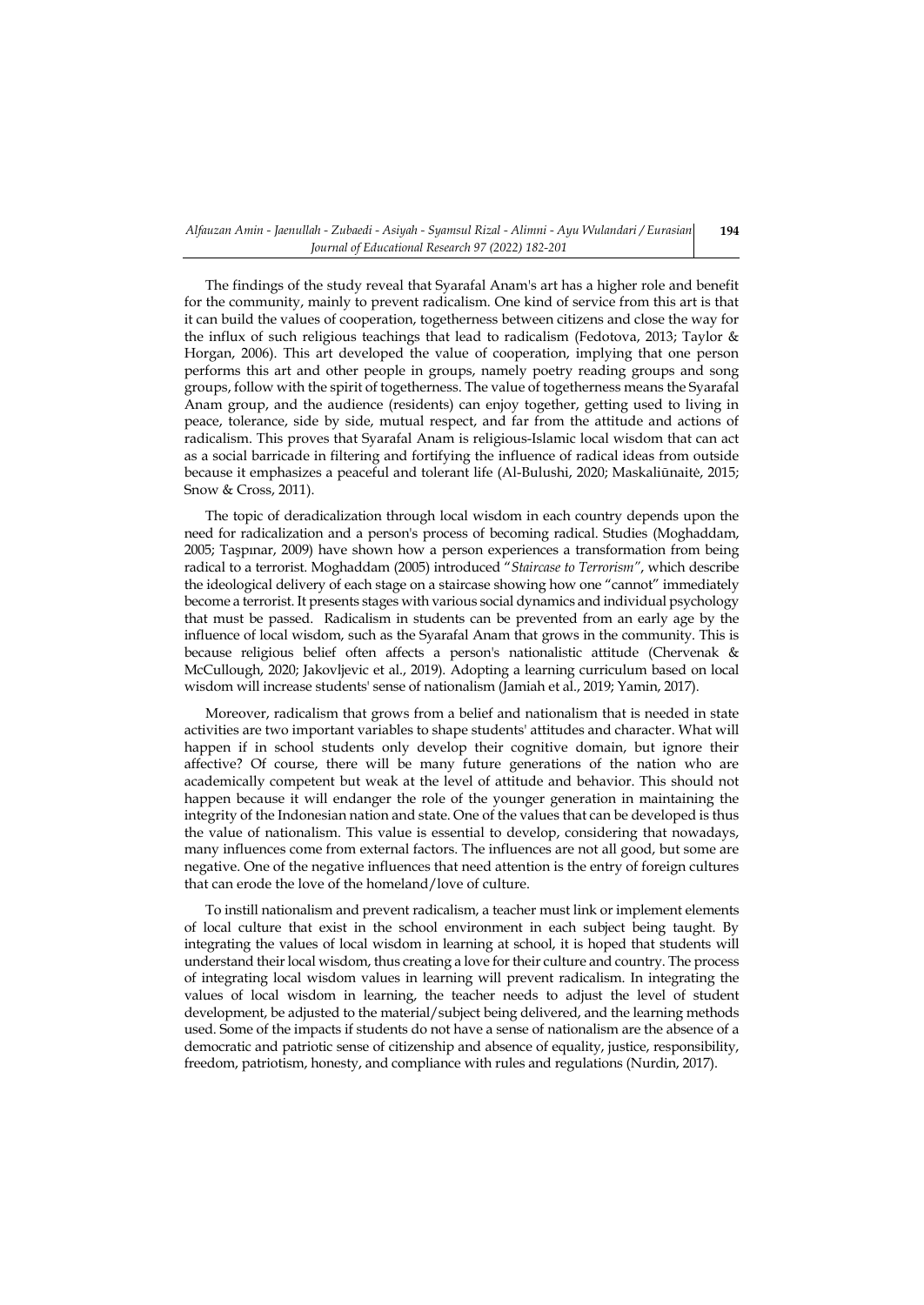According to Calhoun (2017) and Jenne (2018), nations are not just valuable items that people must defend against global challenges. They are several resources that should be mobilized and augmented to address global challenges. In the absence of love the homeland, there should be a sense of solidarity within the community to lose in overcoming several global challenges including, first, individuals seek solutions to what is perceived as unfair treatment; second, individuals develop physical readiness to move the answer to the problem by attacking what is considered an enemy; third, individuals identify themselves by adopting the moral values of their groups; fourth, after someone enters a terrorist organization, there is only a slight chance or even no chance to come out alive; finally, individuals in fifth ladder are psychologically ready and motivated to carry out terrorist activities (Adams, 2017; Ivtzan et al., 2013; M. Maison et al., 2019).

Empirically, the structural conditions of a socio-economic and political nature such as discrimination and other forms of human rights violations (including those resulting from counterterrorism measures) can also push individuals towards terrorism. These include relative deprivation or a lack of access to education that are enough to account for terrorist radicalization (McCauley & Moskalenko, 2008; Moskalenko & McCauley, 2009). It is essential to consider other factors too, of psychological, interpersonal, and ideological nature to explain this mobilization. Such factors can help explain why one individual might turn to terrorism (Budiarti et al., 2020; Darmaji et al., 2019; A. Maison et al., 2019; OSCE, 2014). There is nothing preordained in the potential transition from radicalism to terrorism. Most terrorists start their journey towards extremist violence first by becoming radicalized militants. All terrorists, by definition, are radicals. However, not all radicals end up as terrorists. Only a minority of radical's venture into terrorism. Focusing on the journey of radicalization amounts to preventing terrorism at an earlier stage before it is too late for non-coercive measures (Hughes, 2017; Nyrose, 2009; Wong et al., 2019).

Radicalism has become a severe threat to diversity, peace, and democracy in Asia. It has affected children, teens, adults, and even government officials. The radical and violent extremism issues are grave concerns across Asia (mainly in Indonesia, Bangladesh, Pakistan, Sri Lanka, Burma, and Thailand). The peaceful harmony in the region, intact for decades, is now in jeopardy (Fischer, 2015; Pavlova & Silbereisen, 2015; Sedgwick, 2010). Radicalization is also often used to describe how individuals turn into a terrorist or a proviolent radical. However, this shows directly how radicalism and pro-violence extremism are closely related. Therefore, radicalism itself should not be described as a problem, even though, in many ways, radical ideas sometimes inspire violence (DeMichelis et al., 2015; Friedland, 2001).

# **Conclusion, Implications and Limitations**

Based on the results and discussion, it was found that Syarafal Anam is one type of local wisdom in performing arts to convey the values of love for the Prophet. It is meant as a means of entertainment, education, morals, and gratitude to Allah SWT for following various social obligations like marriage, circumcision, etc. Sociologically, the Syarafal Anam has several functions, namely entertainment, harmonious and peaceful education, strengthening feelings of religiosity, and sacredness. The existence of Syarafal Anam is recognized as having a role in preventing radical culture because of its interesting content,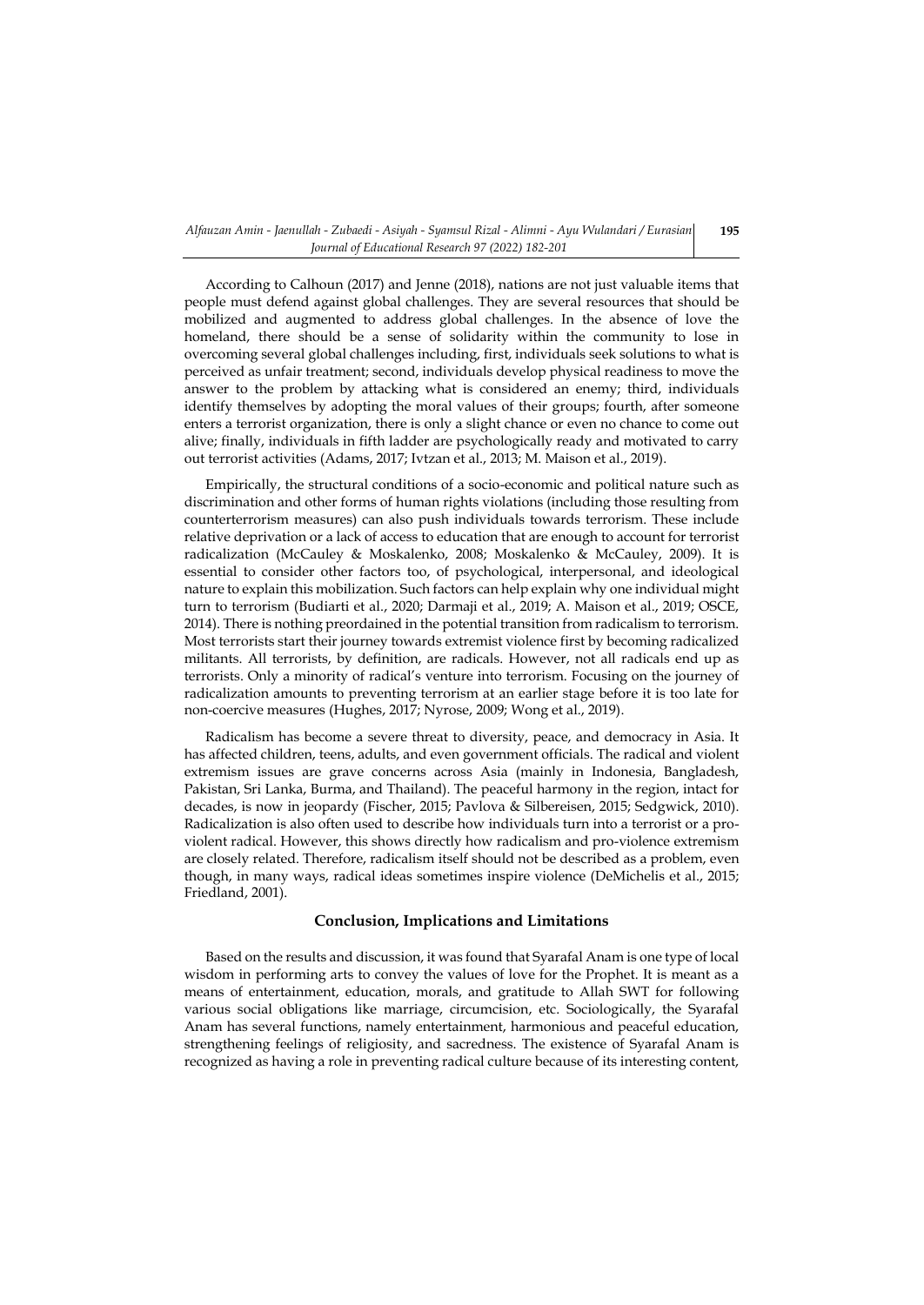loving the Prophet, and developing a peaceful and harmonious life in society.

The use of local wisdom has proven to fortify the community from the influence of radicalism. This is because cultural values and social practices (the love of the homeland) act as moderators in the relationship between economic interests and tolerance/intolerance, as well as the relationship between difference and tolerance/intolerance. How strong differences produce a tendency to tolerance/intolerance is also influenced by cultural values and social practices. The more intolerant a person is, the more likely he is to become radicalized. Not all people who are intolerant are radical people, but all people who are radical, in the sense of using violence against different people or groups, are intolerant people. Therefore, if students have a high love of motherland character, it will not only reduce/prevent radicalism but will also create a good learning environment for students who no longer look at race, ethnicity, culture, economy, ideology, and religion.

This research study recommends that the local wisdom, specifically Syarafal Anam, can further help students improve the character of the love of the homeland. This is consistent with Widyaningsih (2019), who stated that local wisdom in Indonesian society can prevent the potential for religious anarchism or with Toharudin and Kurniawan (2019), who stated that a learning model based on Sudanese local wisdom could improve learning outcomes. This research had certain limitations such a sit was restricted only to the local wisdom variables, related to Syarafal Anam and character love of the homeland. It is hoped that future researchers can develop research on other local wisdom factors to show how they affect the character of students' love of the homeland.

## **References**

- Adams, N. (2017). Radicalism, Anxiety, and Inquiry. *The Review of Faith & International Affairs, 15*(2), 5-9.<https://doi.org/10.1080/15570274.2017.1329385>
- Al-Bulushi, Y. (2020). Thinking racial capitalism and black radicalism from Africa: An intellectual geography of Cedric Robinson's world-system. *Geoforum, 32*(6), 125- 137.<https://doi.org/10.1016/j.geoforum.2020.01.018>
- Arief, A. F., Sunarto, S., & Triyanto, T. (2017). Art of Music Taring In Sanggar Tunas Muda Lahat District In Perspective Aksiologi: Study In The Context Of Socio Culture. *Catharsis, 6*(2), 99-107[. https://doi.org/10.15294/catharsis.v6i2.19283](https://doi.org/10.15294/catharsis.v6i2.19283)
- Arifin, S. (2016). Islamic religious education and radicalism in Indonesia: strategy of deradicalization through strengthening the living values education. *Indonesian Journal of Islam and Muslim Societies, 6*(1), 93-126[. https://doi.org/10.18326/ijims.v6i1.93-126](https://doi.org/10.18326/ijims.v6i1.93-126)
- Asrial, A., Syahrial, S., Kurniawan, D. A., Subandiyo, M., & Amalina, N. (2019). Exploring Obstacles in Language Learning among Prospective Primary School Teacher. *International Journal of Evaluation and Research in Education, 8*(2), 249-254. <http://doi.org/10.11591/ijere.v8i2.16700>
- Asrial, S., Kurniawan, D. A., Chan, F., Septianingsih, R., & Perdana, R. (2019). Multimedia innovation 4.0 in education: E-modul ethnoconstructivism. *Universal Journal of Educational Research, 7*(10), 2098-2107.<http://doi.org/10.13189/ujer.2019.071007>
- Asrial, S., Kurniawan, D. A., Maryono, P. N., & Perdana, R. (2019). Etno-social knowledge: How does knowledge of basic school teachers in Indonesia? *Journal of Education and Learning (EduLearn), 13*(4), 583-588[. https://dx.doi.org/10.11591/edulearn.v13i4.13739](https://dx.doi.org/10.11591/edulearn.v13i4.13739)

Assa'idi, S. d. (2021). The Growth of Pesantren in Indonesia as the Islamic Venue and Social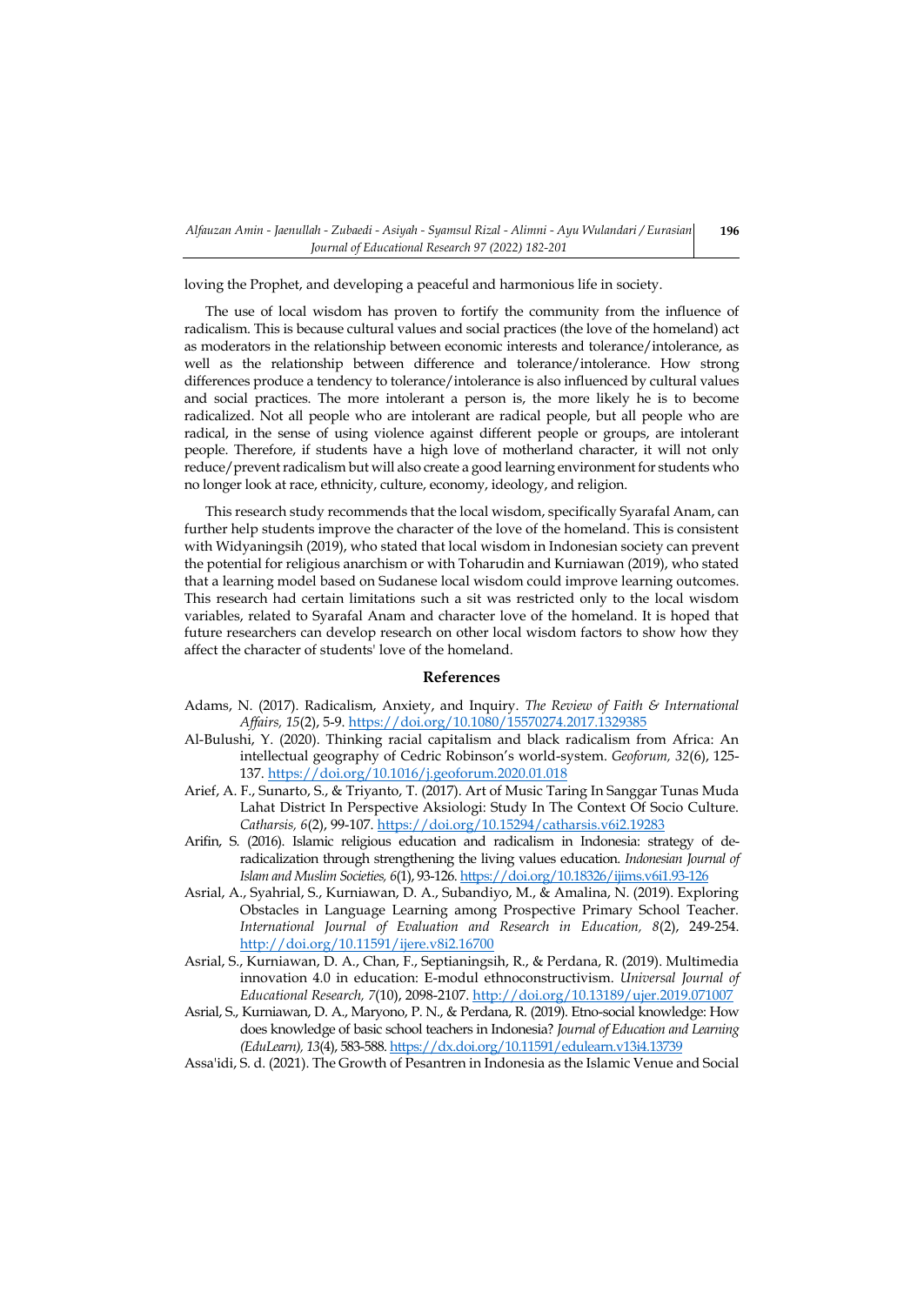Class Status of Santri. *Eurasian Journal of Educational Research, 93*, 425-440. <https://doi.org/10.14689/EJER.2021.93.21>

- Astalini, A., Kurniawan, D. A., Darmaji, D., Sholihah, L. R., & Perdana, R. (2019). Characteristics of students' attitude to physics in muaro jambi high school. *Humanities and Social Science Reviews, 7*(2), 91-99[. https://doi.org/10.18510/hssr.2019.7210](https://doi.org/10.18510/hssr.2019.7210)
- Astalini, A., Kurniawan, D. A., Sari, D. K., & Kurniawan, W. (2019). Description of scientific normality, attitudes of investigation and interested career on physics in senior high school. *JIPF (Jurnal Ilmu Pendidikan Fisika), 4*(2), 56-63. <https://dx.doi.org/10.26737/jipf.v4i2.885>
- Azmawati, M. N., Shamsul, A. S., Norfazilah, A., Azimatun, N. A., Rozita, H., & Hazariah, A. H. S. (2015). Risk taking behaviour among urban and rural adolescents in two selected districts in Malaysia. *South African Family Practice, 57*(3), 160-165. <https://doi.org/10.1080/20786190.2014.977048>
- Basedau, M., Vüllers, J., & Körner, P. (2013). What drives inter-religious violence? Lessons from Nigeria, Côte d'Ivoire, and Tanzania. *Studies in Conflict & Terrorism, 36*(10), 857-879[. https://doi.org/10.1080/1057610X.2013.823761](https://doi.org/10.1080/1057610X.2013.823761)
- Baumeister, R. F., & Leary, M. R. (1995). The need to belong: Desire for interpersonal attachments as a fundamental human motivation. *Psychological Bulletin, 117*(3), 497-529[. https://doi.org/10.1037/0033-2909.117.3.497](https://doi.org/10.1037/0033-2909.117.3.497)
- Budiarti, R. S., Harlis, D. N., & Natalia, D. (2020). High Order Thinking Skills for Biology Education: Applied Microbiology Learning Videos Based on Jambi Local Wisdom. *Journal of Education Research, 8*(2), 689-694. <http://doi.org/10.13189/ujer.2020.080242>
- Calhoun, C. (2017). The Rhetoric of Nationalism. In M. Skey & M. Antonsich (Eds.), *Everyday Nationhood: Theorising Culture, Identity and Belonging after Banal Nationalism* (pp. 17-30). Palgrave Macmillan UK. [https://doi.org/10.1057/978-1-](https://doi.org/10.1057/978-1-137-57098-7_2) [137-57098-7\\_2](https://doi.org/10.1057/978-1-137-57098-7_2)
- Chervenak, A. F., & McCullough, B. L. (2020). How Extreme Religiosity and Nationalism Are Predatory on the Biopsychosocial Health of Patients and the Professionalism of Physicians. *Psychiatria Danubina, 32*(1), 122-127[. https://hrcak.srce.hr/file/344231](https://hrcak.srce.hr/file/344231)
- Cohen, L., Manion, L., & Morrison, K. (2007). *Research methods in education, 6th ed*. Routledge/Taylor & Francis Group[. https://psycnet.apa.org/record/2007-05446-000](https://psycnet.apa.org/record/2007-05446-000)
- Darmaji, D., Kurniawan, D., Astalini, A., Lumbantoruan, A., & Samosir, S. (2019). Mobile learning in higher education for the industrial revolution 4.0: Perception and response of physics practicum. *International Journal of Interactive Mobile (IJIM), 13*(9), 4-20.<https://doi.org/10.3991/ijim.v13i09.10948>
- DeMichelis, C., Ferrari, M., Rozin, T., & Stern, B. (2015). Teaching for wisdom in an intergenerational high-school-English class. *Educational Gerontology, 41*(8), 551- 566.<https://doi.org/10.1080/03601277.2014.994355>
- Eko, B. S., & Putranto, H. (2019). The role of intercultural competence and local wisdom in building intercultural and inter-religious tolerance. *Journal of Intercultural Communication Research, 48*(4), 341-369[. https://doi.org/10.1080/17475759.2019.1639535](https://doi.org/10.1080/17475759.2019.1639535)
- Erzad, A. M., & Suciati, S. (2018). The existence of Kudus Islamic local culture to prevent radicalism in globalization era. *QIJIS (Qudus International Journal of Islamic Studies), 6*(1), 39-56[. https://doi.org/10.21043/qijis.v1i1.3460](https://doi.org/10.21043/qijis.v1i1.3460)
- Fatgehipon, A. H. (2021). Project Based Learning Model Based on Local Wisdom in Citizenship Education Courses to Prevent Radicalism among Students.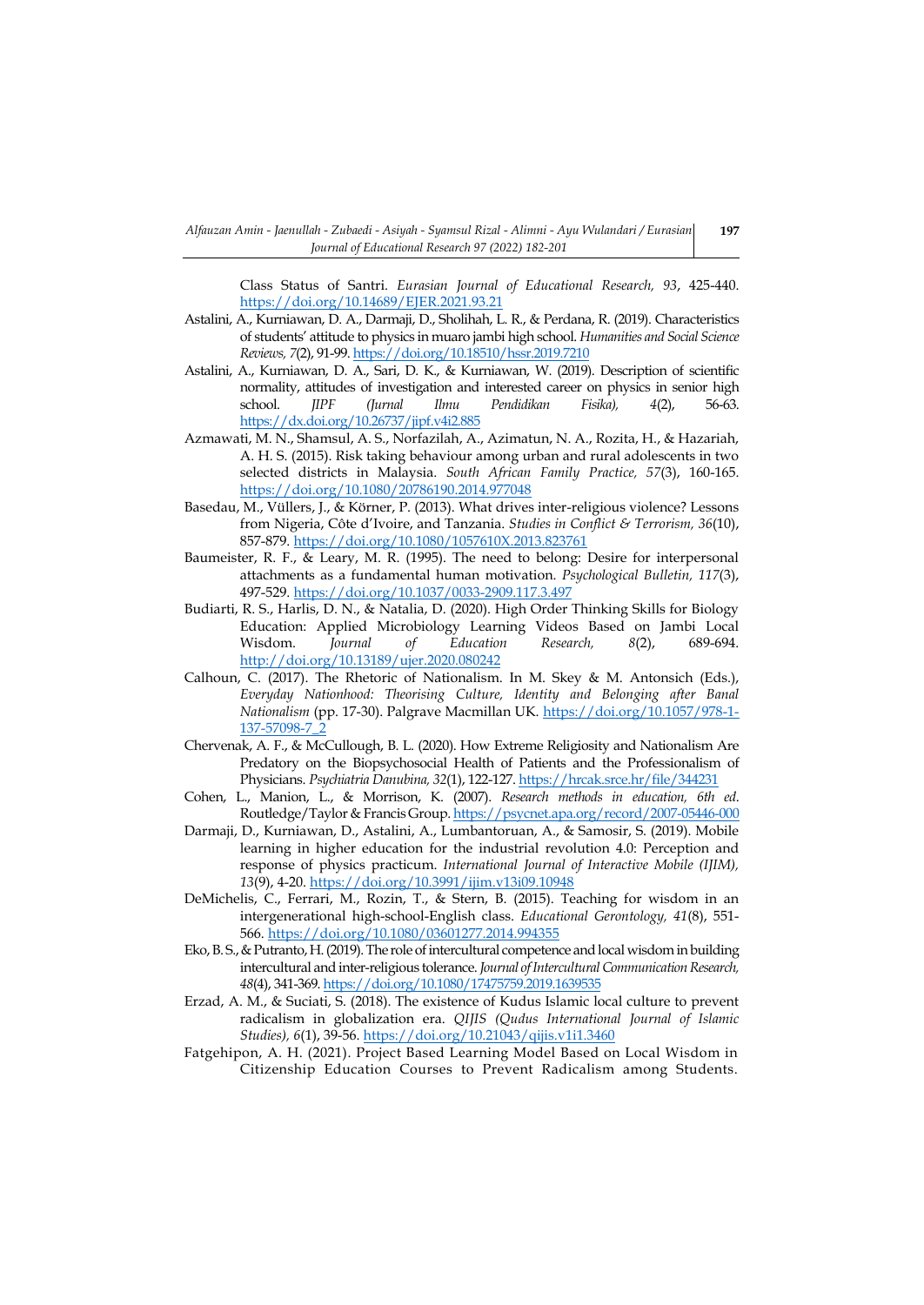*Psychology and Education Journal, 58*(3), 2268-2272 <http://psychologyandeducation.net/pae/index.php/pae/article/view/4231/3766>

- Fedotova, O. (2013). Radicalism and terrorism problems in a scientific discourse of Russian social sciences. *Procedia-social and behavioral sciences, 92*, 334-343. <https://doi.org/10.1016/j.sbspro.2013.08.681>
- Ferrari, M., Bang, H., Ardelt, M., & Feng, Z. (2019). Educating for virtue: How wisdom coordinates informal, non-formal and formal education in motivation to virtue in Canada and South Korea. *Journal of Moral Education, 48*(1), 47-64. <https://doi.org/10.1080/03057240.2018.1546169>
- Fischer, A. (2015). Wisdom-The answer to all the questions really worth asking. *International Journal of Humanities and Social Science, 5*(9), 73-83. <https://doi.org/10.11588/heidok.00019786>
- Friedland, R. (2001). Religious Nationalism and the Problem of Collective Representation. *Annual Review of Sociology, 27*(1), 125-152. <https://doi.org/10.1146/annurev.soc.27.1.125>
- Hassan, A.-B. (2020). Exploring global citizenship as a cross-curricular theme in Moroccan ELT textbooks. *Eurasian Journal of Applied Linguistics, 6*(2), 229-242. [https://ejal.info/exploring-global-citizenship-as-a-cross-curricular-theme-in](https://ejal.info/exploring-global-citizenship-as-a-cross-curricular-theme-in-moroccan-elt-textbooks/)[moroccan-elt-textbooks/](https://ejal.info/exploring-global-citizenship-as-a-cross-curricular-theme-in-moroccan-elt-textbooks/)
- Hughes, E. (2017). Nationalism by Another Name: Examining "Religious Radicalism" from the Perspective of Iraq's Christians. *The Review of Faith & International Affairs, 15*(2), 34-44[. https://doi.org/10.1080/15570274.2017.1329395](https://doi.org/10.1080/15570274.2017.1329395)
- Ivtzan, I., Chan, C. P., Gardner, H. E., & Prashar, K. (2013). Linking religion and spirituality with psychological well-being: Examining self-actualisation, meaning in life, and personal growth initiative. *Journal of religion and health, 52*(3), 915-929. <https://doi.org/10.1007/s10943-011-9540-2>
- Jakovljevic, M., Kurjak, A., Jerkovic, A., Hasanovic, A., & Nikic, M. (2019). Spirituality, religiosity and nationalism from the perspective of public and global mental<br>health. 282-391.  $31(4)$ , 382-391. health. *Psychiatria Danubina, 31*(4), 382-391. <https://doi.org/10.24869/psyd.2019.382>
- Jamiah, Y., Fatmawati, F., & Purwaningsih, E. (2019). Internalization of Students' Nationalism Sense through Outbound Learning Based on Local Wisdom. *Journal of Education, Teaching and Learning, 4*(2), 339-344. <https://www.learntechlib.org/p/216973/>
- Jenne, E. K. (2018). Is nationalism or ethnopopulism on the rise today? *Ethnopolitics, 17*(5), 546-552[. https://doi.org/10.1080/17449057.2018.1532635](https://doi.org/10.1080/17449057.2018.1532635)
- Koopmans, R. (2015). Religious fundamentalism and hostility against out-groups: A comparison of Muslims and Christians in Western Europe. *Journal of Ethnic and Migration Studies, 41*(1), 33-57[. https://doi.org/10.1080/1369183X.2014.935307](https://doi.org/10.1080/1369183X.2014.935307)
- Kurniawan, D., Asrial, S., Salsabila, W., Kurniawati, E., Anandari, Q., Perdana, R., . . . Dewi, U. (2019). Etnoscience Investigation in Pimary Schools: Impact on Science Learning. *Universal Journal of Educational Research, 7*(12), 2789-2795. <http://doi.org/10.13189/ujer.2019.071229>
- Lontoh, W., Wadiyo, W., & Utomo, U. (2016). Syarofal Anam: Structural Functionalism in An-Najjam Studio, Palembang City. *Catharsis, 5*(2), 84-90. <https://journal.unnes.ac.id/sju/index.php/catharsis/article/view/13138>
- Mackenzie, A., Pidd, M., Rooksby, J., Sommerville, I., Warren, I., & Westcombe, M. (2006).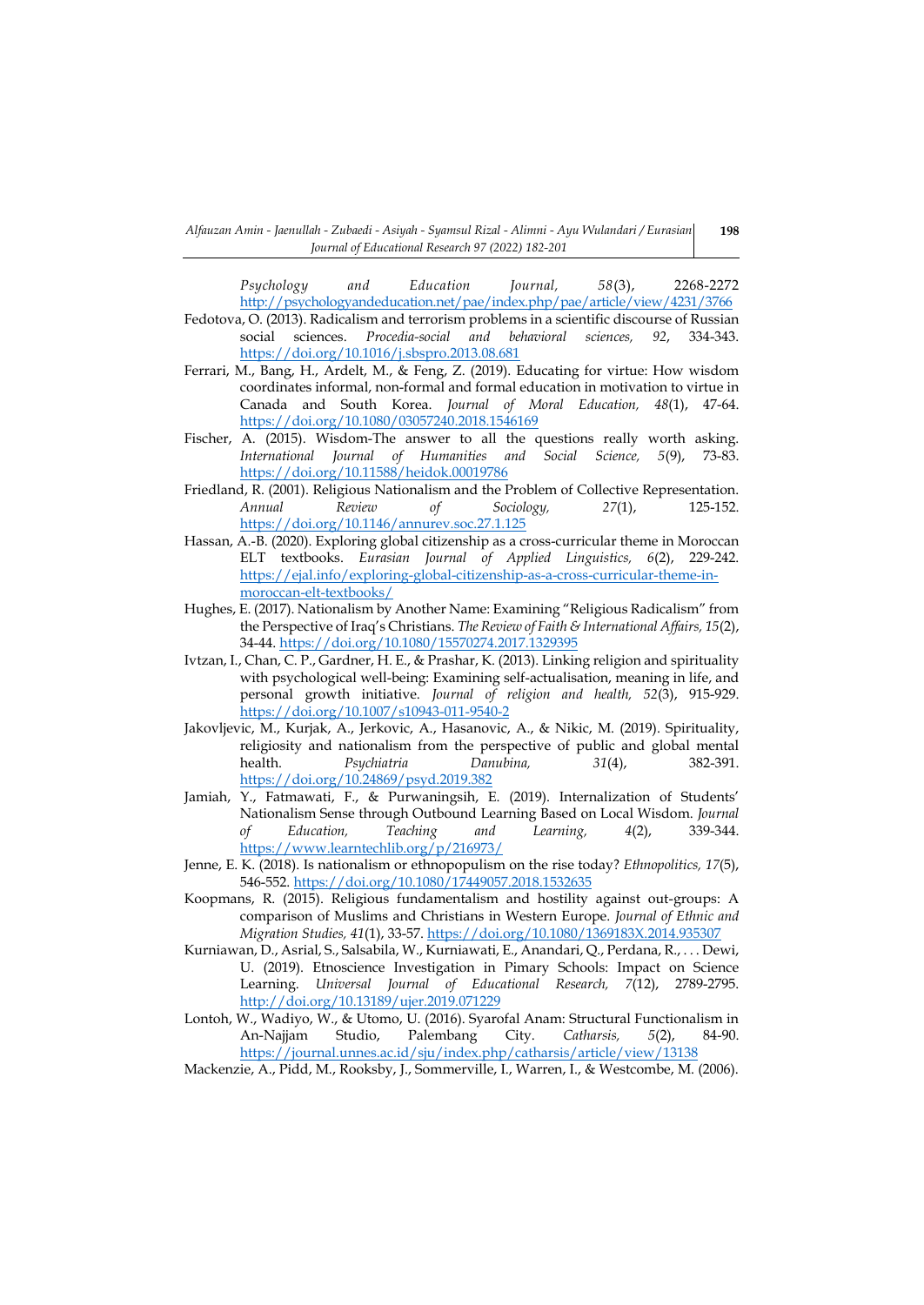Wisdom, decision support and paradigms of decision making. *European Journal of Operational Research, 170*(1), 156-171.<https://doi.org/10.1016/j.ejor.2004.07.041>

- Maison, Ernawati, M. D. W., Budiarti, R. S., Kurniawan, W., Ningsih, Y., Puspitasari, T. O., . . . Putra, D. S. (2019). Learning In Nature Science: Social Implications, Normality Of Scientist, Attitudes Towards Investigation Of Natural Science, And Interest Adds To Science Learning Time. *International Journal of Scientific & Technology Research, 8*, 1478-1484.
- Maison, A., Darmaji, D. A. K., & Rahmat Perdana, L. A. (2019). The Phenomenon of Physicology Senior High School Education: Relationship of Students' Attitudes toward Physic, Learning Style, Motivation. *Universal Journal of Educational Research, 7*(10), 2199-2207.<http://doi.org/10.13189/ujer.2019.071018>
- Maison, D., Aatalini, K., DA, H., Kurniawan, W., Suryani, A., Lumbantoruan, A., & Dewi, U. P. (2020). Science process skill in science program higher education. *Universal Journal of Educational Research, 8*(2), 652-661[. http://doi.org/10.13189/ujer.2020.080238](http://doi.org/10.13189/ujer.2020.080238)
- Maison, M., Darmaji, D., Astalini, A., Dwi Agus Kurniawan, D., & Sefiah Indrawati, P. (2019). Science process skills and motivation. *Humanities & Social Science Reviews, 7*(5), 48-56.<https://doi.org/10.18510/hssr.2019.756>
- Marzuki, M., Miftahuddin, M., & Murdiono, M. (2020). Multicultural education in salaf pesantren and prevention of religious radicalism in Indonesia. *Jurnal Cakrawala Pendidikan, 39*(1), 12-25.<https://doi.org/10.21831/cp.v39i1.22900>
- Maskaliūnaitė, A. (2015). Exploring the theories of radicalization. *International Studies: Interdisciplinary Political and Cultural Journal (IS), 17*(1), 9-26. <https://doi.org/10.1515/ipcj-2015-0002>
- McCauley, C., & Moskalenko, S. (2008). Mechanisms of political radicalization: Pathways toward terrorism. *Terrorism and political violence, 20*(3), 415-433. <https://doi.org/10.1080/09546550802073367>
- Moghaddam, F. M. (2005). The staircase to terrorism: A psychological exploration. *American psychologist, 60*(2), 161-169.<https://doi.org/10.1037/0003-066X.60.2.161>
- Moskalenko, S., & McCauley, C. (2009). Measuring political mobilization: The distinction between activism and radicalism. *Terrorism and political violence, 21*(2), 239-260. <https://doi.org/10.1080/09546550902765508>
- Murtiningsih, B. S. E. (2016). The role of cultural competence to overcome intercultural communication conflict: Case study of Indonesian and Korean students in Kyungsung University, South Korea. *Mediterranean Journal of Social Sciences, 7*(6), 213-222[. http://dx.doi.org/10.5901/mjss.2016.v7n6p213](http://dx.doi.org/10.5901/mjss.2016.v7n6p213)
- Nan, S. A. (2011). Consciousness in culture‐based conflict and conflict resolution. *Conflict Resolution Quarterly, 28*(3), 239-262[. https://doi.org/10.1002/crq.20022](https://doi.org/10.1002/crq.20022)
- Naser, M. N., & Budrianto, B. (2021). Internalization of art value of syarafal anam adults characters building. *KONSELI: Jurnal Bimbingan dan Konseling (E-Journal), 8*(1), 55- 60[. https://doi.org/10.24042/kons.v8i1.8721](https://doi.org/10.24042/kons.v8i1.8721)
- Nazarpoor Najafabadi, H., Elmi, G., & Zarvani, M. (2016). The study of Wilfred Cantwell Smith'viewpoint on the problem of religious diversity. *Comparative Theology, 7*(16), 143-156[. https://dx.doi.org/10.22108/coth.2016.21199](https://dx.doi.org/10.22108/coth.2016.21199)
- Nørgaard, K. (2009). Traditional Games As New Games: Towards An Educational Philosophy Of Play. *Sports Ethics and Philosophy, 3*(2), 253-273. <https://doi.org/10.1080/17511320902982451>

Nurdin, E. S. (2017). Civic Education policies: Their effect on university students' spirit of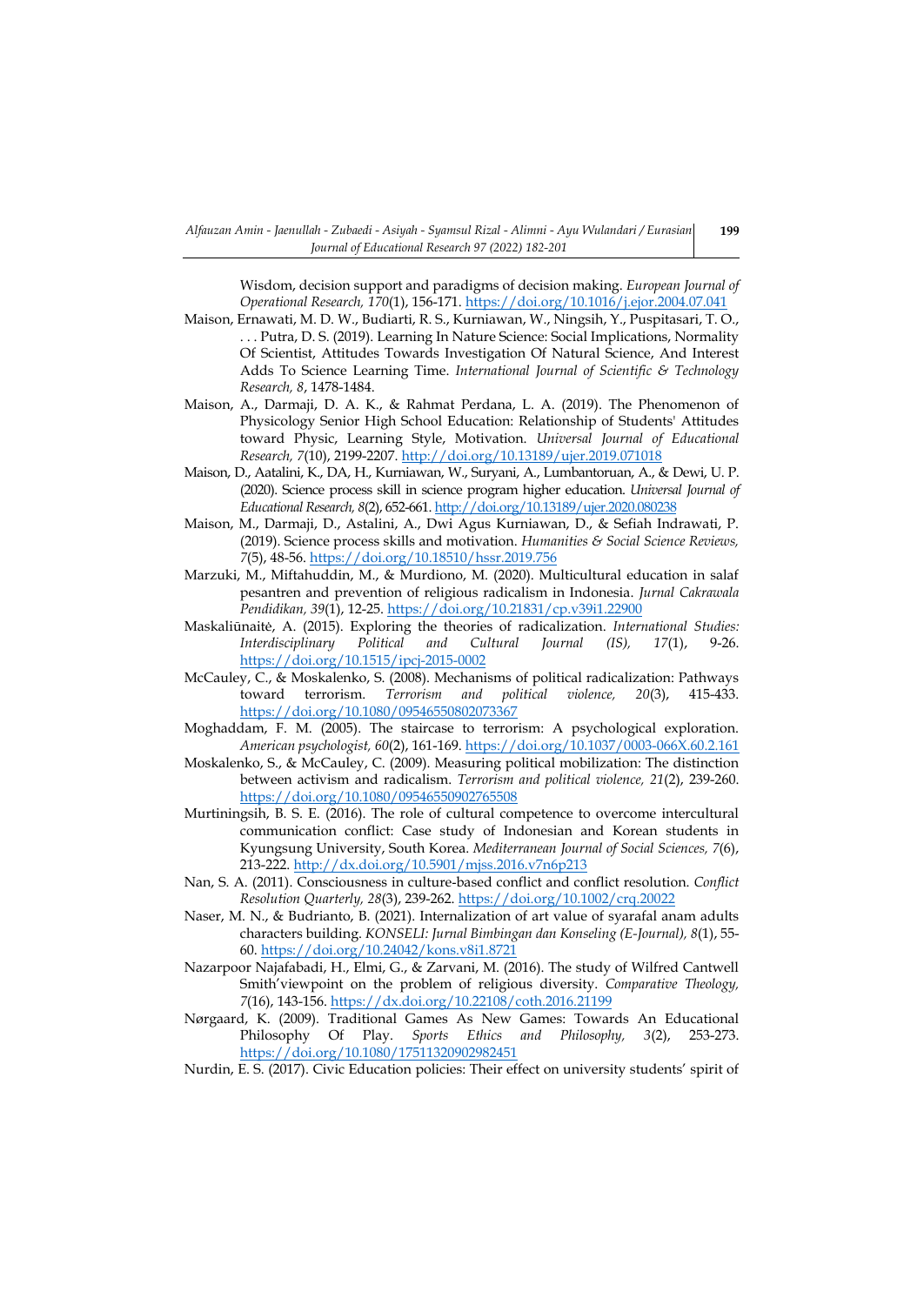nationalism and patriotism. *Citizenship, Social and Economics Education, 16*(1), 69- 82[. https://doi.org/10.1177%2F2047173416688039](https://doi.org/10.1177%2F2047173416688039)

- Nyrose, E. (2009). Pursuing wisdom: An investigation of the relationship between some ancient religious concepts of wisdom and current notions of critical thinking within information literacy. *Journal of Religious & Theological Information, 8*(3-4), 128-144. <https://doi.org/10.1080/10477840903523605>
- OSCE, O. (2014). *Preventing terrorism and countering violent extremism and radicalization that lead to terrorism: a community-policing approach*. Organization for Security and Cooperation in Europe Vienna, February 2014. <https://tandis.odihr.pl/bitstream/20.500.12389/21860/1/07990.pdf>
- Ottuh, P. O. (2020). Xenophobia in Africa: origins and manifestations.<br>socialspacejournal.eu, 20(2), 29-50. *socialspacejournal.eu, 20*(2), 29-50. [http://socialspacejournal.eu/Social%20Space%20Journal%2022020\(20\).pdf#page=29](http://socialspacejournal.eu/Social%20Space%20Journal%2022020(20).pdf#page=29)
- Pangestika, N. W., Wadiyo, W., & Rokhmat, N. (2019). The Revitalization of Garapan of Jemblung A Traditional Art Preserved in Blakasuta Studio in Banyumas Regency. *Catharsis, 8*(1), 21-30.<https://doi.org/10.15294/catharsis.v7i2.28833>
- Pavlova, M. K., & Silbereisen, R. K. (2015). Supportive social contexts and intentions for civic and political participation: An application of the theory of planned behaviour. *Journal of Community & Applied Social Psychology, 25*(5), 432-446. <https://doi.org/10.1002/casp.2223>
- Rahmawati, R., Rusli, M., & Yahiji, K. (2018). Actualization of Local Wisdom in Anticipating Radicalism of Religion In Gorontalo Indonesia. *Kalam, 12*(2), 327-352. <https://doi.org/10.24042/klm.v12i2.2676>
- Schwartz, O. S., Sheeber, L. B., Dudgeon, P., & Allen, N. B. (2012). Emotion socialization within the family environment and adolescent depression. *Clinical psychology review, 32*(6), 447-453.<https://doi.org/10.1016/j.cpr.2012.05.002>
- Sedgwick, M. (2010). The concept of radicalization as a source of confusion. *Terrorism and political violence, 22*(4), 479-494[. https://doi.org/10.1080/09546553.2010.491009](https://doi.org/10.1080/09546553.2010.491009)
- Shliakhovchuk, E., & Muñoz García, A. (2020). Intercultural Perspective on Impact of Video Games on Players: Insights from a Systematic Review of Recent Literature.<br>Educational Sciences: Theory and Practice, 20(1), 40-58. *Educational Sciences: Theory and Practice, 20(1),* <https://doi.org/10.12738/jestp.2020.1.004>
- Sivan, E. (1991). The mythologies of religious radicalism: Judaism and Islam. *Terrorism and Political Violence, 3*(3), 71-81.<https://doi.org/10.1080/09546559108427116>
- Snow, D. A., & Cross, R. (2011). Radicalism within the context of social movements: Processes and types. *Journal of Strategic Security, 4*(4), 115-130. <http://dx.doi.org/10.5038/1944-0472.4.4.5>
- Soldatenko, M. (2001). Radicalism in Higher Education: How Chicano Studies Joined the Curriculum. In E. Margolis (Ed.), *The Hidden Curriculum in Higher*  Education (pp. 193-212). Routledge. [https://www.academia.edu/download/36220835/The\\_Hidden\\_Curriculum\\_in](https://www.academia.edu/download/36220835/The_Hidden_Curriculum_in_HE.pdf#page=204) [\\_HE.pdf#page=204](https://www.academia.edu/download/36220835/The_Hidden_Curriculum_in_HE.pdf#page=204)
- Soliman, A., Bellaj, T., & Khelifa, M. (2016). An integrative psychological model for radicalism: Evidence from structural equation modeling. *Personality and Individual Differences, 95*, 127-133.<https://doi.org/10.1016/j.paid.2016.02.039>
- Suarta, I. (2017). Revitalization of oral literature tradition of Balinese society based character values as deradicalism effort. *International Journal of Social Sciences and Humanities, 1*(3), 8-16.<https://doi.org/10.29332/ijssh.v1n3.48>
- Susanti, T., Damris, D., Maison, M., & Tanti, T. (2020). Learning Environment and